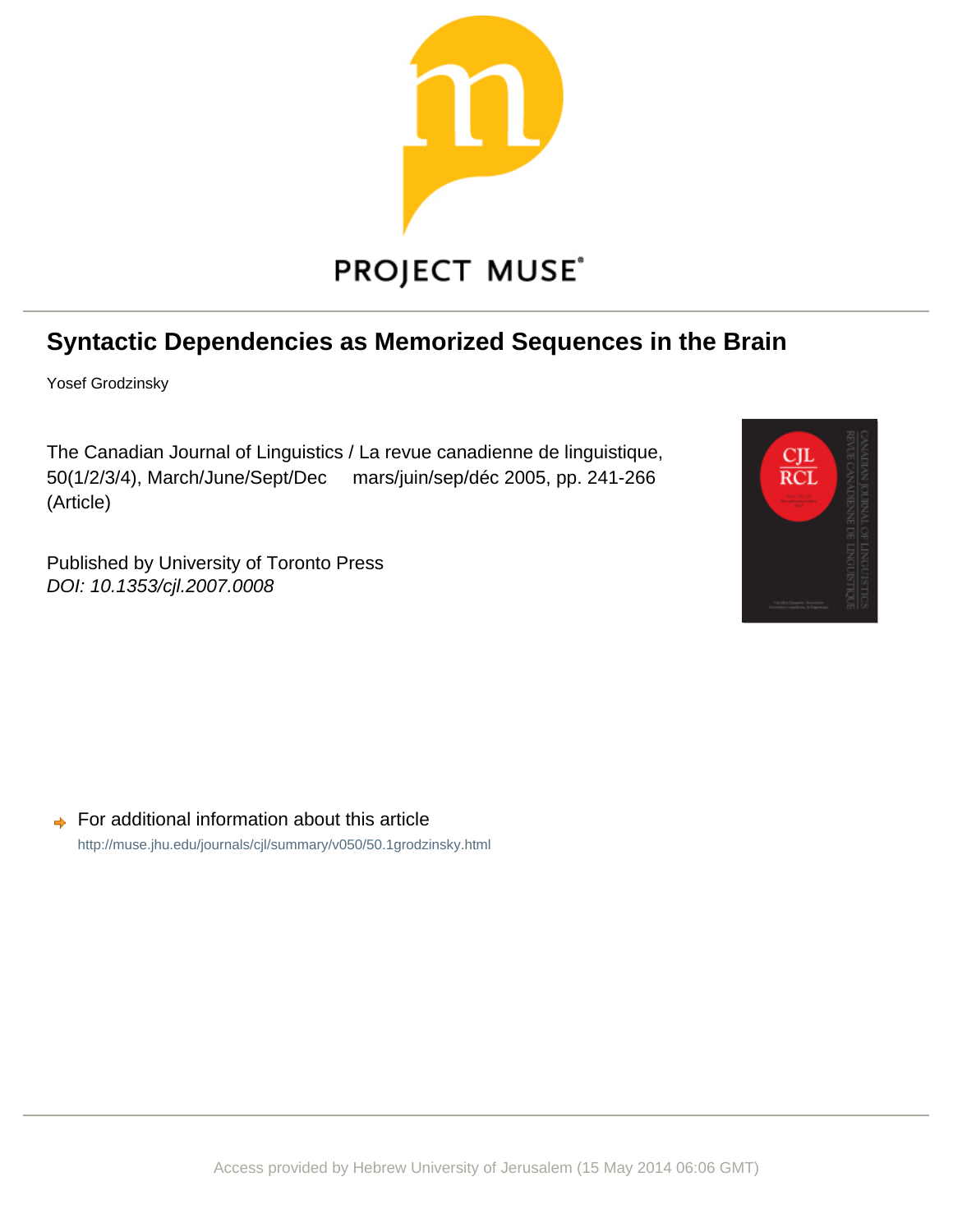# *Syntactic Dependencies as Memorized Sequences in the Brain*

YOSEF GRODZINSKY *McGill University/Tel Aviv University*

## **1. INTRODUCTION**

I consider how two areas in cognitive neuroscience — investigations of Working Memory and the study of syntactic representation and processing — can be unified. I entertain the possibility that the functional neuroanatomy of these seemingly independent systems may be more closely related than has been previously supposed. To see how this might be, consider dependency relations in syntax. It is clear that their computation requires a memory. For example, a sentence like (1) requires several memories, each with different properties.

(1) [Which of the papers that he<sub>1</sub> gave to *Ms. Brown*<sub>2</sub>]<sub>3</sub> did every student<sub>1</sub> hope  $t'_{3}$  that *she*<sub>2</sub> will read  $t_3$ 

In (1), each pronoun links to a different antecedent. The pronoun *he* links to *every student*, while the pronoun *she* links to *Ms. Brown*. These linking relations can be coded as in (2a–b).

- (2) *Links involved in example (1)*:
	- a. 1: (every student, he)
	- b. 2: (Ms. Brown, she)
	- c. 3: ([Which of the papers that he gave to Ms. Brown],  $t', t$ )

Thanks go to Edgar Zurif who, as always, gave insightful and helpful comments, and to Andrea Santi for her help. The main parts of this paper were first presented at TENNET X (Montreal, 2000), where Lisa Travis delivered a most instructive commentary. Other parts were delivered at the Genetics of Language Conference (Tilburg, Holland, 2001), at the EURESCO conferences "The Science of Aphasia" (Giens, France, 2001), and "Theoretical and Experimental Linguistics" (Corinth, Greece, 2002), and in seminars at Rutgers, Cornell, Tel Aviv, UQAM, and Bar-Ilan universities. Support was provided in part by the Israel–U.S. Bi-national Science Foundation grant 97-00451 to Tel Aviv University, by the Canada Research Chairs, a McGill VP-Research grant, and by the Canada Foundation for Innovation.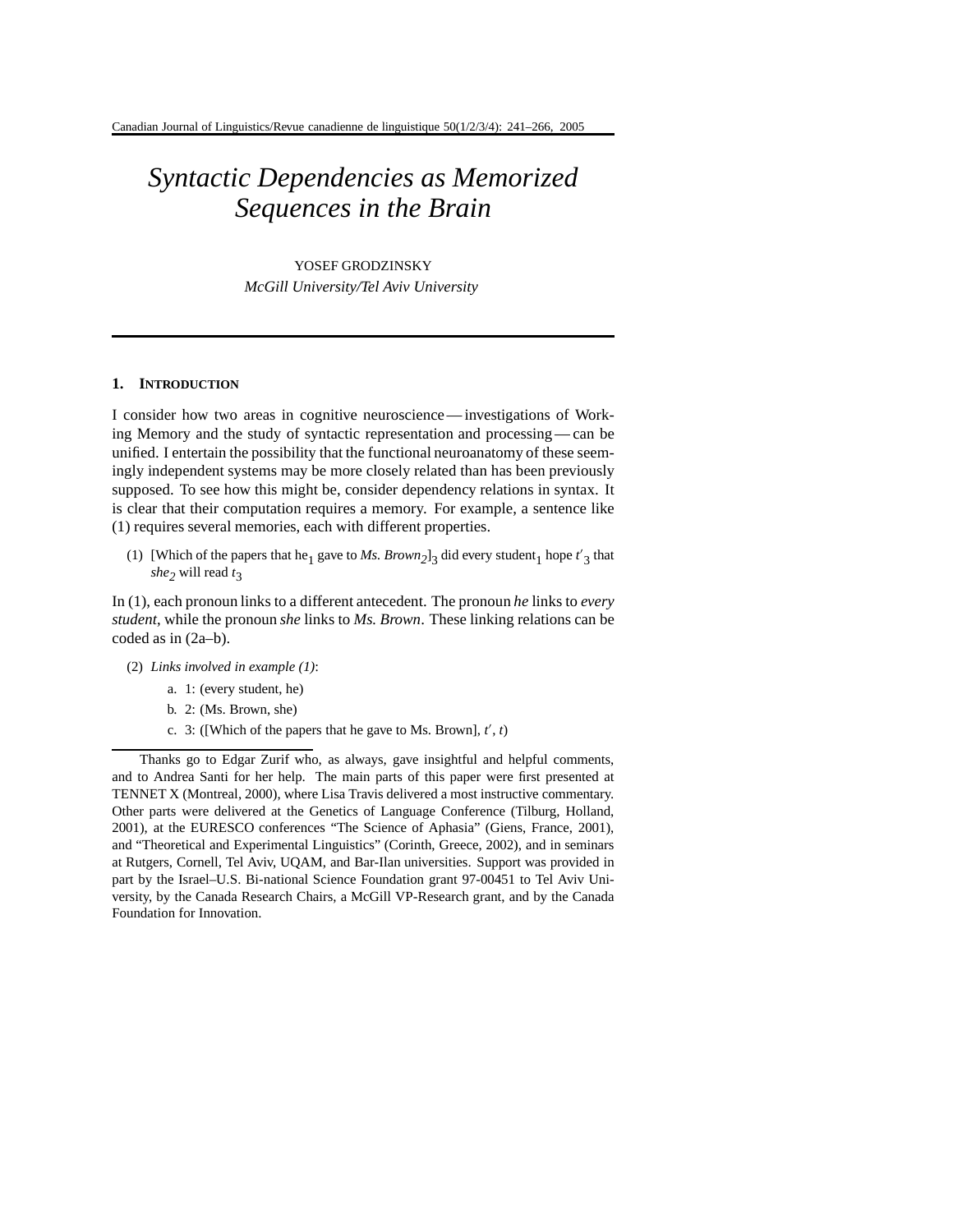In addition, the expression enclosed by square brackets [*Which of the papers that he gave to Ms. Brown*]<sub>3</sub> must be linked to two different positions, namely  $t'_{3}$  (the intermediate extraction site) and *t* 3 (the lower extraction site); this can be coded as in (2c). This is a truly complex structure, aspects of which will be ignored here, including quantifier scope and precedence relations among syntactic operations (Fox 1999). Suffice it to note that we have at least three separate links, each with its own structural properties, and each requiring a memory to hold linked parts temporarily during processing.

I propose that sentences such as (1) involve several Working Memories, each entrusted with a different linguistic function. This proposal is based on an observation regarding a co-occurrence that has not been given sufficient attention. On the one hand, components of Working Memory reside in the Left Inferior Frontal Gyrus (LIFG), parts of which are known as Broca's region (or Brodmann's Areas 44, 45, and their vicinity). On the other hand this area, when lesioned, manifests in disruptions to the ability to analyze certain intra-sentential dependencies somewhat similar to those in  $(1)$ — in comprehension. This anatomical juxtaposition is arguably not accidental. It is possible, then, that the scope of Working Memory is wider than current accounts would have it, and that it spans over syntactic computations. I explore this possibility, and try to unify considerations regarding Working Memory — which receive empirical support from a variety of memory tasks monitored in fMRI and PET— with a strictly syntactic approach to Broca's region, based on experimentation with Broca's aphasics.<sup>1</sup> This approach views Broca's region as housing mechanisms that compute transformations, and no other syntactic relations. The attempt to unify these two major approaches is an intellectual exercise that requires the reader to put disciplinary preconceptions aside. Linguists are asked to temporarily suppress certain grammatical considerations, while cognitive neuroscientists are asked to take grammar as a serious object of psychological inquiry. This undertaking is worthwhile, as it reveals new facts, and refines our understanding of the representation, neural implementation, and localization of language. It also underscores, in my view, the prospects of a cognitive neuroscience of syntax.

# **2. THE TRACE-DELETION HYPOTHESIS VERSUS WORKING MEMORY**

The role of Broca's region in the processing of sentences has been extensively studied. I focus on two explicit attempts to characterize its functional role: the Trace-Deletion Hypothesis, and the recent proposal that Broca's region houses components of Working Memory (Smith and Jonides 1999). These proposals

<sup>&</sup>lt;sup>1</sup>Positron Emission Tomography (PET) tracks changes in cortical metabolism associated with neural activity by scanning for local changes in the uptake of radioactive trace metabolites. Functional Magnetic Resonance Imaging (fMRI) is used to map cortical activation by tracking changes in local electromagnetic fields due to blood-flow perturbation following neural activity.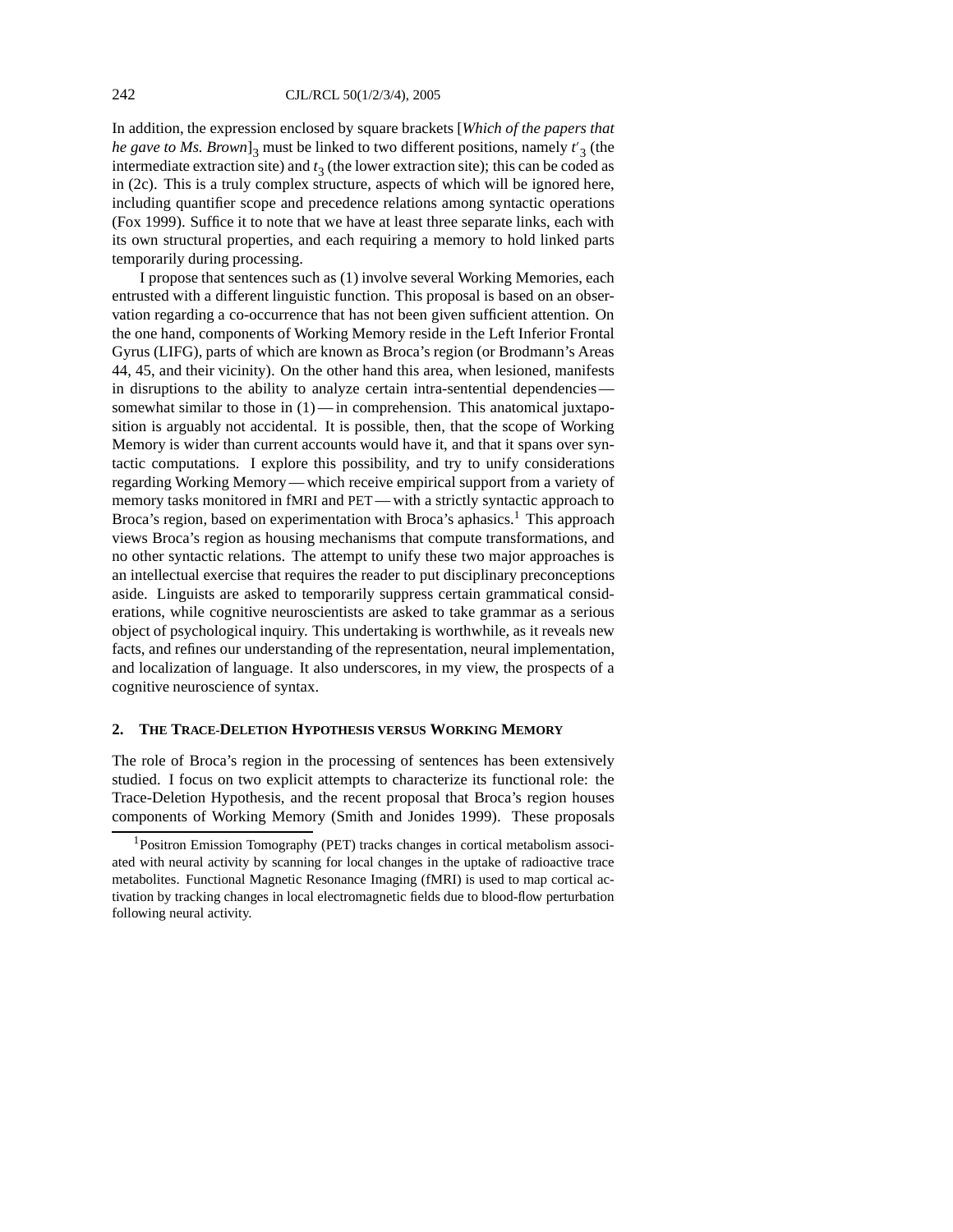have more in common than initially meets the eye. Our tour will lead us to consider an unusually broad range of theoretical considerations, both linguistic and cognitive. It will involve experimental results based on normal grammaticality judgments, sentence comprehension, judgment tasks by aphasic patients, the time-course of sentence processing, and tasks carried out with neuroimaging instruments (PET and fMRI).

# **2.1. The Trace-Deletion Hypothesis and Broca's region (Left Interior Frontal Gyrus)**

The starting point of the Trace-Deletion Hypothesis is the observation that movement is the line dividing impaired and preserved structures in Broca's aphasia. The idea is that, in this syndrome, traces of movement are invisible to the syntactic system.

(3) *Trace-Deletion Hypothesis*:

Delete all traces from agrammatic representation.

The Trace-Deletion Hypothesis predicts that, for an agrammatic, any task that recruits traces is bound to fail. The shape of the failure depends on phrasal geometry, certain semantic properties of the predicate, and task specifications. The Trace-Deletion Hypothesis has far-reaching implications regarding the role of Broca's region in sentence reception in aphasia as well as in health.

This account, coupled with an augmentative interpretive strategy, captures a massive body of comprehension and real-time performance data, including a host of cross-linguistic phenomena (Grodzinsky 1986, 1995, 2000). Here, I focus on how the Trace-Deletion Hypothesis handles the deficit as manifested in grammaticality judgments. This task probes patients' abilities, and through them the role of Broca's region, in a way that is more informative than comprehension tasks. I then explore the consequences of the lesion-based Trace-Deletion Hypothesis to the normal brain.

Consider, first, the examples in (4)–(6). Movement of a phrase is licit in (4b) and (5b) since it does not cross a like element, namely another NP. If another NP is crossed, then ungrammaticality follows, as in (6b) where the pronoun *it* is the relevant intervening NP.

- (4) a. It is likely that [Mary will win].
	- b. Mary<sub>1</sub> is likely  $[t_1$  to win].
- (5) a. It seems that Mary is a fool.
	- b. Mary<sub>1</sub> seems  $[t_1$  a fool].
- (6) a. It seems that Mary<sub>1</sub> is likely  $[t_1]$  to win.
	- b. \*Mary seems that it is likely [*t* to win].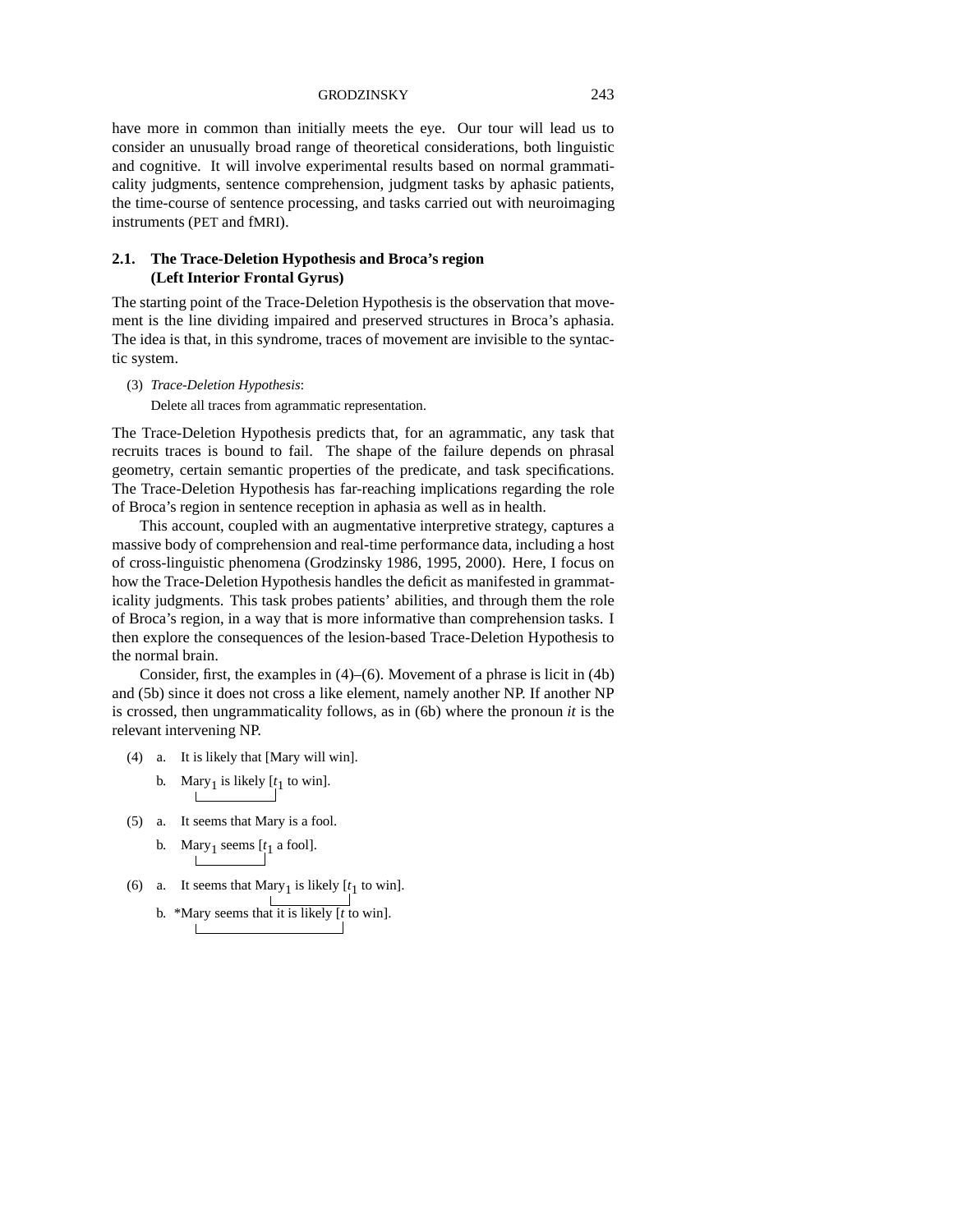A similar principle holds in (7). A question can be formed only if an interrogative element (known as a wh-element) does not cross another one. This principle is observed in (7a). When there is an intervening wh-element, as in (7b), with the second occurrence of *whom*<sub>2</sub>, this results in ungrammaticality.

(7) a. Whom<sub>1</sub> did John persuade 
$$
t_1
$$
 [to visit whom].  
\nb. \*Whom<sub>1</sub> did John persuade whom<sub>2</sub> [to visit  $t_1$ ].

Both sets of facts have been claimed to fall under the same constraint, namely Relativized Minimality (Rizzi 1990), which requires that the distance between an antecedent and a trace be minimal relative to antecedent type. In other words, the presence of a potential antecedent that intervenes between a moved element and its trace blocks linking between the latter two. In the examples above, a violation of Relativized Minimality is apparent in (6b) because of the presence of *it*, and in (7b) because of the presence of *whom*<sub>2</sub>. And these are indeed the sole ungrammatical strings in the paradigm.

Knowledge of the position of the trace is crucial for grammaticality judgments in these cases, since Relativized Minimality (or whatever other constraint one might imagine) is formulated over trace-antecedent relations. When Relativized Minimality is coupled with the Trace-Deletion Hypothesis, it follows that Broca's aphasics should be unable to judge the grammaticality of strings that violate this constraint. This is because in order for a trace to be computed in a representation, the location of the trace must be known. According to the Trace-Deletion Hypothesis, it is exactly this type of knowledge that is inaccessible to the Broca's aphasic. This prediction is borne out. When asked to judge contrasts such as those in examples (4)–(5) versus (6), patients made errors 30–50% of the time, compared to a set of controls whose error rates were significantly lower, at 15% and under (Grodzinsky and Finkel 1998). I return to these issues below.

## **2.2. Working Memory and Broca's region (Left Interior Frontal Gyrus)**

What could the cognitive underpinnings of this deficit be? One could, perhaps, imagine a disruption that is directly linked to knowledge of traces of movement. But could the observed failures be linked to an identifiable, independently motivated, processing unit? Such a move, if possible, would not only unify a broad range of data under one account, but also bridge a gap between psychological and linguistic perspectives on language processing in the brain. It is therefore worthwhile to give this possibility a fair hearing. An idea that I explore here is that of rigging the aphasic deficit to Working Memory. The latter is a construct said to be closely linked to language processing, and some of its components are claimed to reside in Broca's area. It therefore seems reasonable to entertain the possibility that the range of results described by the Trace-Deletion Hypothesis can be explained by appealing to Working Memory. The Trace-Deletion Hypothesis, in other words, could be a consequence of a Working Memory failure. Before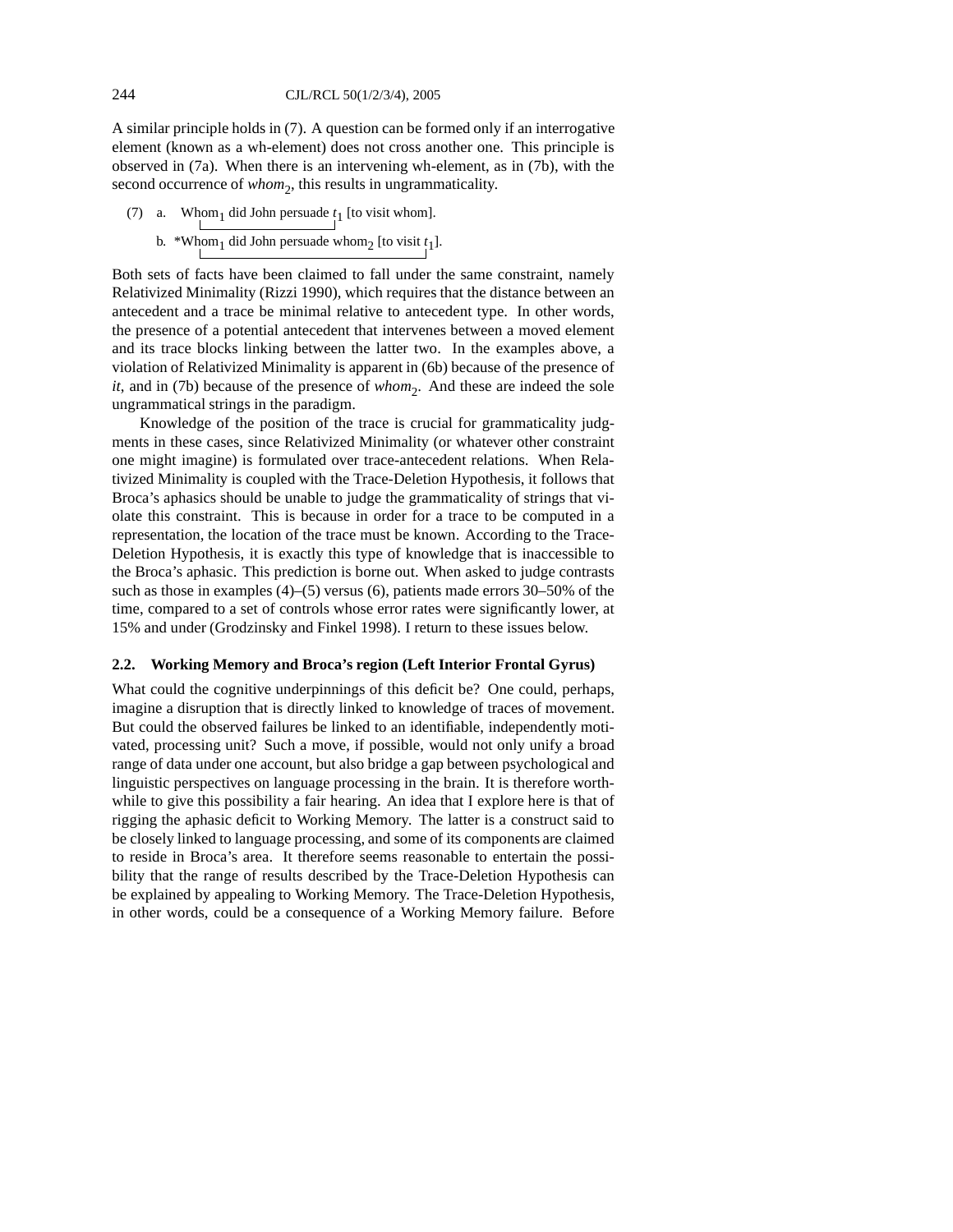

**Figure 1:** Structure of a 2-back experiment (from Smith and Jonides 1999:1657)

considering this possibility, let us examine the characterization of Working Memory, and some empirical arguments for its localization in Broca's region. This then leads to a direct comparison between a Trace-Deletion Hypothesis and a Working Memory approach to Broca's area.

The notion of Working Memory is not new. It has long been recognized that Broca's area is a specialized unit, aimed at holding information in temporary store during processing. Baddeley's (1986) model posits separate storage buffers for verbal and visual-spatial information. Verbal storage is decomposed into a buffer for short-term maintenance of information, which Baddeley claims to be phonological, and a subvocal rehearsal process that refreshes the contents of the buffer. A central concept in this approach is that of load, which is a linear property of stimuli, for which there are identifiable, linearly related cognitive and cerebral correlates. As Working Memory load grows, so grows effort, and the experimenter devises ever more sophisticated methods to measure it. Smith, Jonides, and their colleagues (Smith and Jonides 1999; Carpenter et al. 2000) have been using such a method, with the goal of localizing components of this system in the frontal lobes. They have explored this issue through extensive testing of neurologically intact subjects in PET and fMRI. Two central claims emerge. First, Working Memory is localizable, and some of its central components are in the Left Inferior Frontal Gyrus, or Broca's region. Second, Working Memory is incremental: the more load a task involves, the more intensely the neural tissue of Broca's region is harnessed to its service (rather than expanding to other regions).

The most direct evidence comes from experiments that use the *n*-back task. A subject is presented with a sequence of single letters every 2.5 seconds; for each letter s/he has to decide whether it is identical to the letter that either was mentioned in the instructions (0-back), or appeared one, two, or three items earlier in the sequence (by pushing a yes/no button). The structure of a 2-back experiment is illustrated in Figure 1.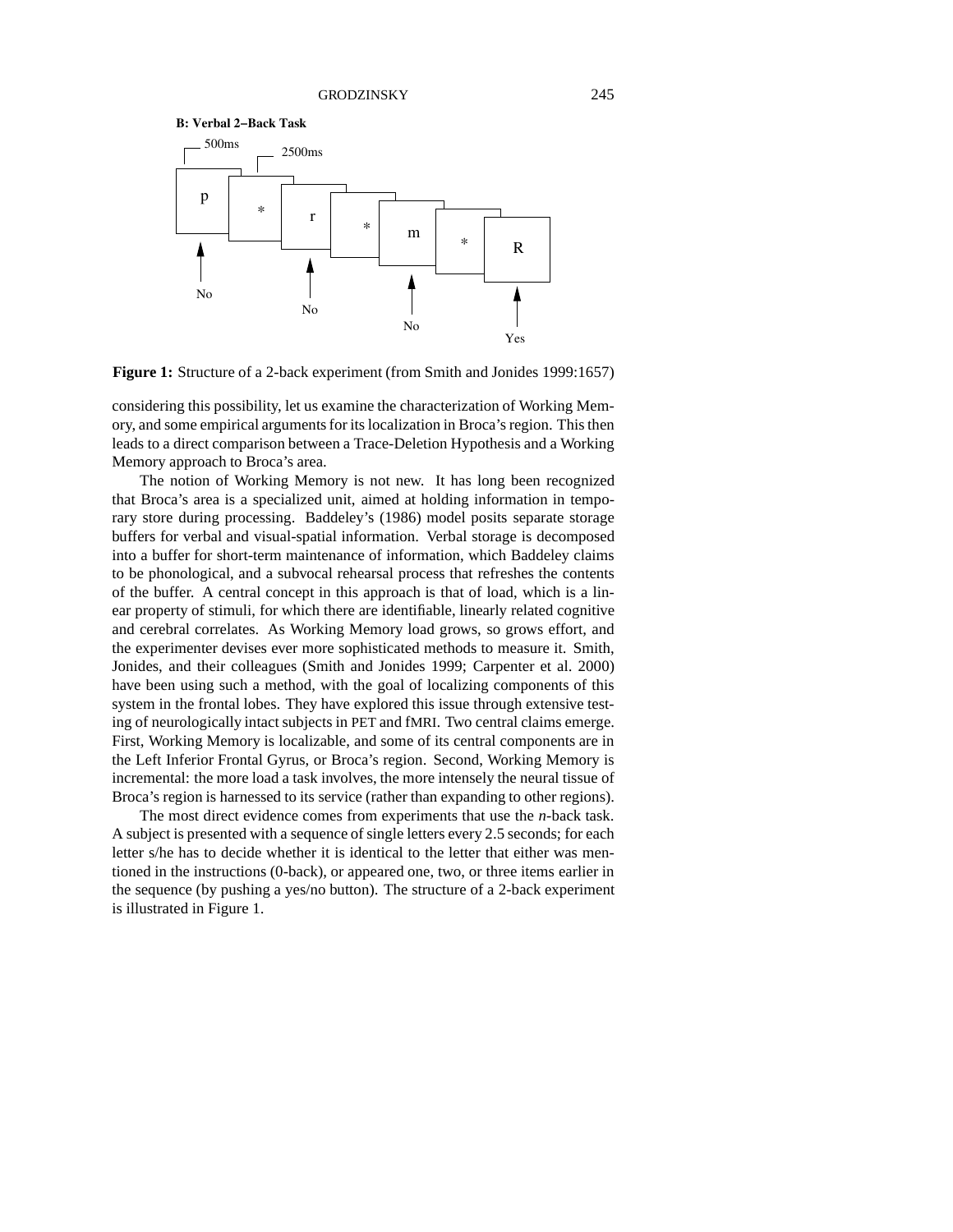A comparison with a set of controls suggests to the authors that this experiment isolates a frontal "rehearsal" circuit.<sup>2</sup> Other PET and fMRI studies have used 0-, 1-, 2- and 3-back tasks. All found activation in Broca's region and the premotor cortex, among other loci, although Broca's region and its vicinity seem the most stable in exhibiting activity across experiments (Awh et al. 1996; Cohen et al. 1994; Braver et al. 1997; Cohen et al. 1997; Jonides et al. 1997). Importantly, when spatial relations constitute the task, other areas light up, indicating that there may be distinct Working Memories, and that the current one may be specialized for the "verbal" domain.

As stated, the connection between these claims — which focus on the phonological shape of elements presented in lists — and considerations pertaining to grammatical structure, seems rather tenuous. Still, despite the absence of structural constraints of the type familiar in linguistics, it is tempting to inquire whether this processing component is linked to abilities that implicate structured linguistic materials. There are two reasons for such a move: anatomical and functional. Anatomically, certain Working Memory circuits are in the Left Inferior Frontal Gyrus, namely Broca's area and its vicinity.<sup>3</sup> Functionally, tasks in receptive language, which Broca's aphasics fail, require a temporary store. So perhaps there is a connection, after all, between Broca's area and Working Memory. If so, the notions entertained by psychologists could be reformulated so as to make direct contact with linguistic considerations.<sup>4</sup>

 $2$ This experiment uses two different controls. In one, participants also see a sequence of letters, but here they decide whether each letter matches a *single* target letter, rather than a non-adjacently presented one. The difference between this and the 2-back condition should identify the localization of a component dedicated to temporary storage and maintenance of an item in a string for the purpose of immediate use. Indeed, the subtraction of this control from the 2-back condition yielded many of the areas of activation that have been obtained in item-recognition tasks, including the left frontal speech regions and the parietal area. A second control required participants to rehearse each letter silently. Subtracting this rehearsal control from the 2-back task should remove much of the rehearsal circuitry since rehearsal is needed in both tasks; indeed, in this subtraction, neither Broca's region nor the premotor area remain active. Hence, this experiment is considered to have isolated a frontal rehearsal circuit.

<sup>3</sup>Smith and Jonides (1999) attempt to identify a region smaller than Broca's area. We are not sure that this level of precision is possible, given the variation in the locus of BA 44,45. See Amunts et al. (1999) for a detailed neuroanatomical analysis of this issue, and a new perspective regarding this variation.

<sup>&</sup>lt;sup>4</sup>There have been attempts to link this perspective to sentences, for example Smith and Geva (2000) extend their account to this domain. They cite a correlation that has repeatedly been found between severely reduced digit span and "poor sentence comprehension", and suggest that the scope of Working Memory is likely wider than phonology. While this proposal is not readily interpretable in linguistic terms, the attempt to think about the relationship between Working Memory and syntactic movement is commendable.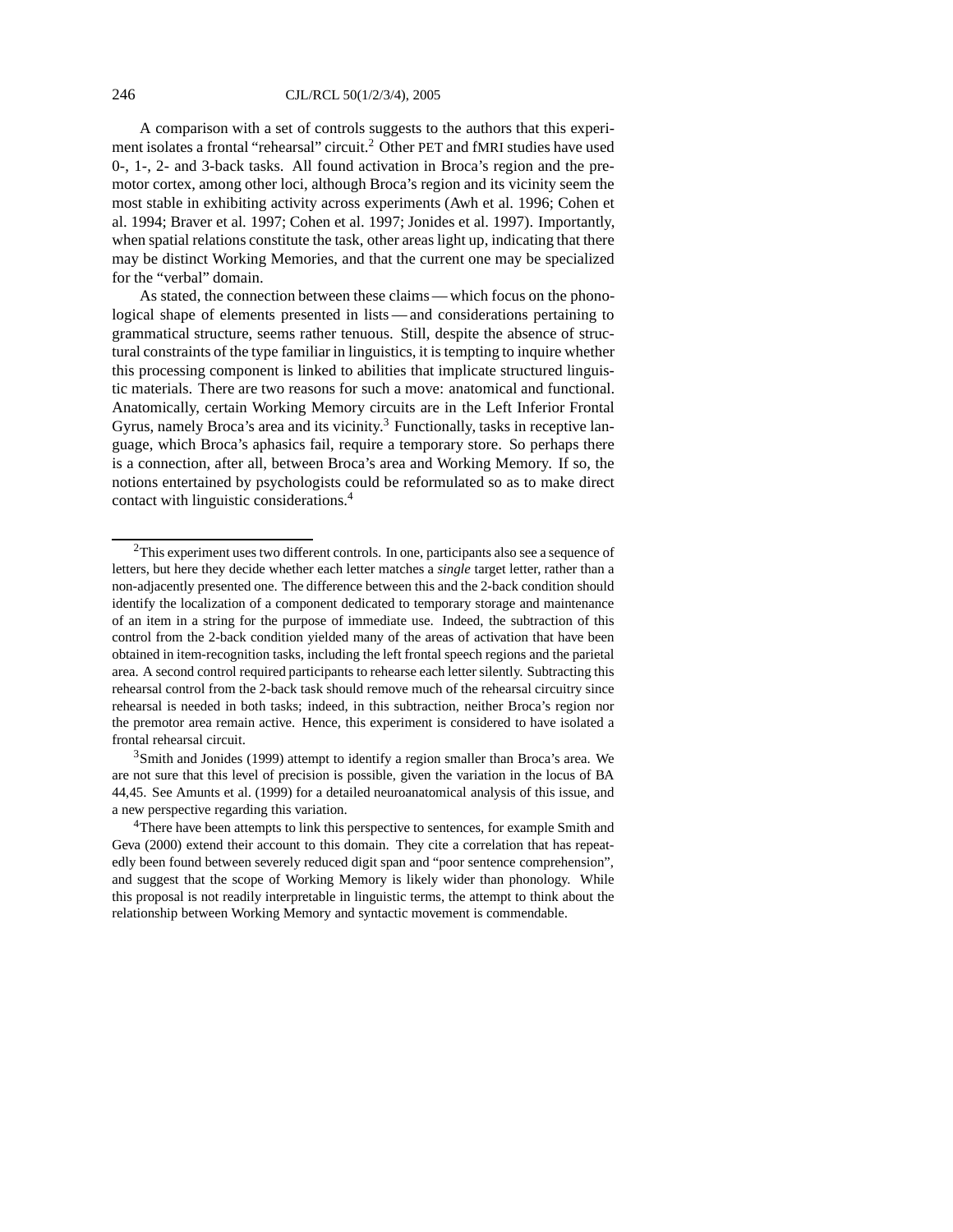# **2.3. Geometric similarities between movement and 2-back**

There are important and precise geometric similarities between the description of Working Memory as it emerges through the above experiments, and movement (understood as the displacement of syntactic constituents). Recall that, according to the Trace-Deletion Hypothesis, Broca's aphasics are unable to process traces of movement. What is the form of strings whose grammatical status is unknown to aphasics? In (6) and (7) we saw violations of Relativized Minimality, which abide by the following schema:

(8) a.  $\ldots$   $X_1 \ldots$   $t_1 \ldots$  Y ... b.  $*...$   $X_1...$   $Y...$   $t_1...$ 

In these structures, movement is licit if the moved element *X* does not cross a like element *Y*, as in  $(8a)$ <sup>5</sup> But if movement results in crossing a potential antecedent, then the structure is ungrammatical. This corresponds to (8b) where the moved element *X* is separated from its trace by an element similar to it, namely *Y*.

Reflect for a moment on the resources necessary for this relation to be computed during sentence analysis. At the very least, some memory system is needed, one that keeps track of a "free" constituent which is encountered as parsing proceeds, so that later, when an appropriate position is identified downstream, a connection can be established between that position and the memorized constituent.<sup>6</sup> It takes no more than a modicum of imagination to see how such a constraint might emanate from the same system recruited for the 1-back task, where an element must be stored and held in memory until an additional item is input, so that a comparison between it and the memorized one can be made. Moreover, a lesion to the system computing Relativized Minimality occurs in Broca's area, the alleged anatomical locus of the temporary Working Memory store.

#### **2.4. 1-back vs. 2-back in Broca's aphasia and normal Working Memory**

The similarity between movement and the *n-*back experiments actually goes further. Violations of Relativized Minimality involve an element (*Y* in (8b)) that interferes between an antecedent and its trace (*X* and *t* in (8b)). Reinterpreted in memory terms, Relativized Minimality might mean that a (moved) element will not be held in memory for later linking to a trace, if a like element is encountered on the way. The trace-antecedent connection is blocked in such cases. When other structural considerations are suppressed, this appears to be the very situation encountered in the 2-back task: two positions (*r* and *R* in Smith and Jonides'

 $5$ Structures that contain no movement at all, such as (i), are also licit:

<sup>(</sup>i)  $[... X ... Y ...]$ 

<sup>&</sup>lt;sup>6</sup>As Edwin Williams points out (personal communication), for the analysis of sentences with multiple dependencies, there are probably multiple Working Memories operating concurrently in sentence processing.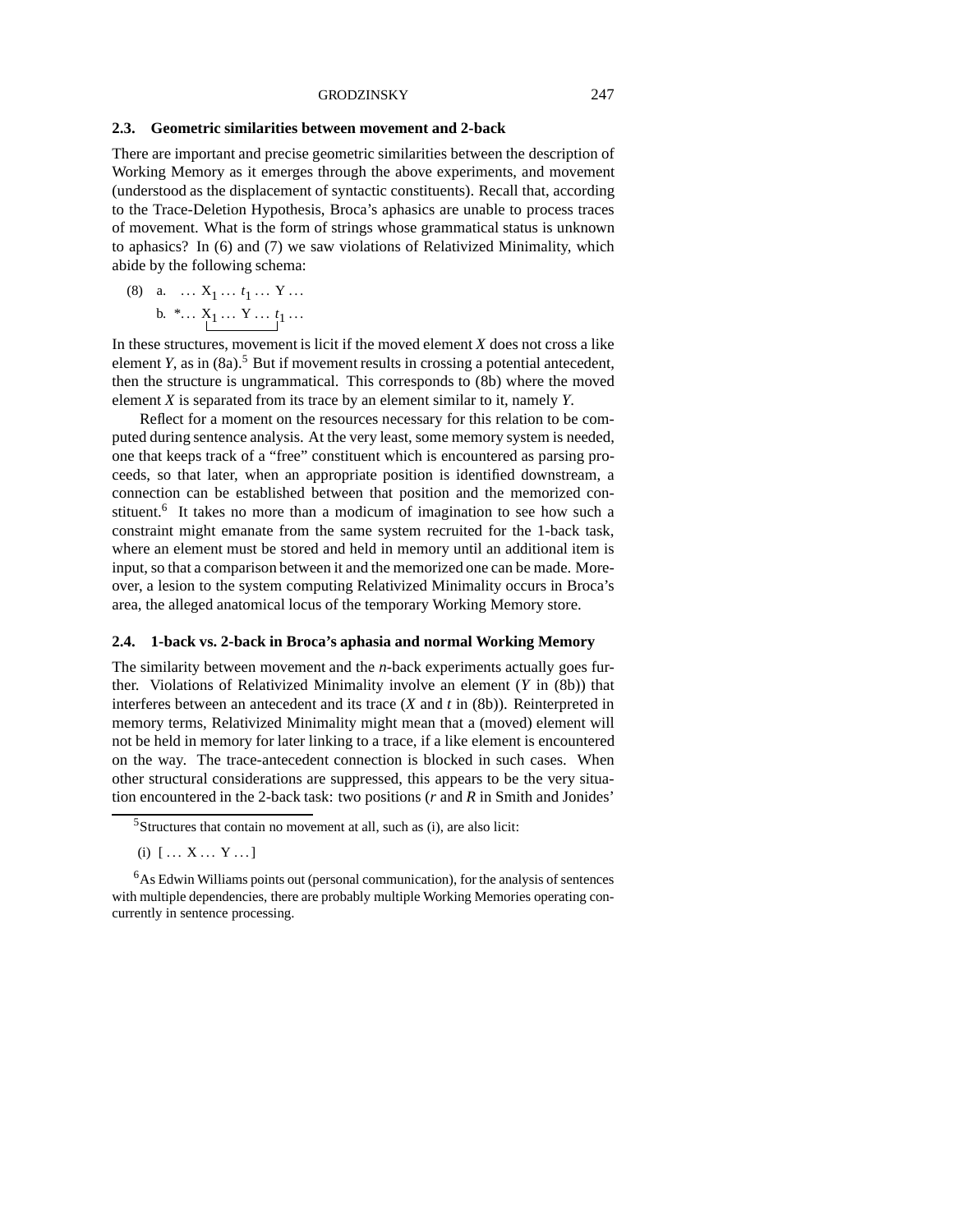schema given in Figure 1) must be matched across an intervening third position (*m*). Aphasic patients, lesioned in the Left Inferior Frontal Gyrus, fail on an analog of a 2-back task. However, when asked to check if a locality relation between two adjacent positions is violated, they readily detect these violations. Consider the following illustrative examples, where the relevant adjacent elements are enclosed in square brackets. One way in which a relation between two adjacent positions may be violated is when the requirements of case are not satisfied. For example, in English, as shown in (9), the nominative form of the 3rd person pronoun (*they*) is the usual form in matrix subject position; replacing it with the accusative form (*them*) yields ungrammaticality.

- (9) a. [They] [were] chased by the police.
	- b. \*[Them] [were] chased by the police. (Linebarger et al. 1983:223)

Similarly, as shown in (10), in Russian the accusative form of 'the field' is licit (*polje*), but the instrumental form is not (*poljem*). Conversely, in (11), the instrumental form is licit, but the accusative form is not.<sup>7</sup>

- (10) a. Seljak [obradjuje] [polje]. farmer cultivate field.ACC
	- b. \*Seljak [obradjuje] [poljem]. farmer cultivate field.INSTR 'The farmer is cultivating the field.' (Lukatela et al. 1988)
- (11) a. \*Seljak [trci] [polje]. farmer run.through field.ACC
	- b. Seljak [trci] [poljem]. farmer run.through field.INSTR 'The farmer is running through the field.' (Lukatela et al. 1988)

Another type of example that involves two adjacent positions arises with number agreement. In (12) the non-plural form for the noun (*customer*) is ungrammatical in this context. In (13), the plural form of the auxiliary (*were*) is ungrammatical in this context.<sup>8</sup>

- (12) a. \*The banker noticed that [two] [customer] deposited the cheques late.
	- b. The banker noticed that [two] [customers] deposited the cheques late.
- (13) a. \*The baker told the help that [the bread] [were] rising.
	- b. The baker told the help that [the bread] [was] rising.

(cf. Shankweiler et al. 1989:12)

 $^7$ Abbreviations used in this article include:<br>ACC accusative

- accusative
- INSTR instrumental

 ${}^{8}I$  am not aware of any data pertaining to sensitivity to case and agreement violations involving non-adjacent elements; these are a crucial test for this account.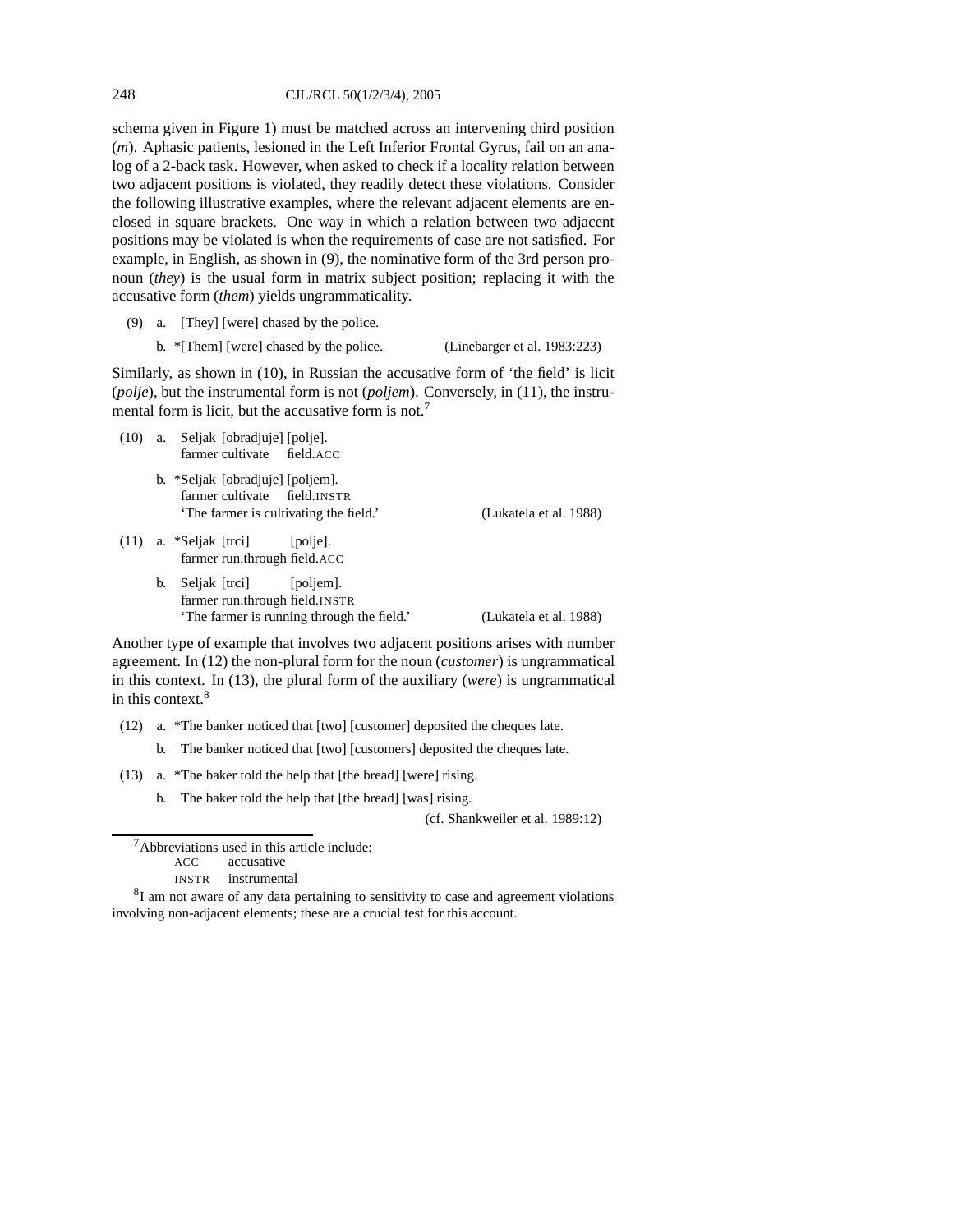In all three judgment experiments, Broca's aphasics performed well, in contrast to their diminished abilities in judging Relativized Minimality violation. (See Mikelic et al. 1995 for a presentation of more evidence along these lines.)

Performance drops sharply when Broca's aphasics move from the 1-back to the 2-back task. This sharp drop runs contrary to the incremental nature of Working Memory. But the story has a twist. A careful reading of the neuroimaging literature reveals something special about the step from the 1-back to 2-back task. The change in intensity of reaction in Broca's region monitored for neurologically intact people — as observed in fMRI — is much steeper when one moves from a 1 back to a 2-back task than anywhere else in this setup. The same result is obtained in PET (Cohen et al. 1997; Jonides et al. 1997). This result is unexpected from the standard Working Memory perspective. As Cohen et al. acknowledge, their conception of Working Memory predicts that increased neural activity should be linearly related to increase in memory load. This is not the case. $9$  The nonlinearity of the reaction measured in Broca's region in the 2-back task correlates with the posited deficit in Broca's aphasia, where sensitivity to Relativized Minimality (which prohibits anything intervening between an antecedent and its trace) is compromised. This is precisely what one would expect after the destruction of an isolable component whose participation in processing is obligatory. Cohen et al. (1997) themselves consider the possibility that there is a qualitative difference between the 0- and 1-back tasks, and the 2- and 3-back tasks, which may be responsible for the "the step function observed within PFC [pre-frontal cortex]". On this view, the 2-back and the 3-back tasks may "depend on the maintenance of information about the sequential order of stimuli, whereas the 0- and 1-back conditions do not" (Cohen et al. 1997:605–606). This comment brings the aphasia data immediately to mind and suggests that the Working Memory unit whose activity was monitored in the Left Inferior Frontal Gyrus for the 2-back task is the same component that is wiped out by damage to Broca's region resulting in Broca's aphasia.

The discussion has centred on results from grammaticality judgments in Broca's aphasia. It is important to emphasize that the Working Memory account works in a similar way for the broad array of comprehension results available for Broca's aphasia. The patients fail to link a semantic role ( $\theta$ -role) properly to a moved antecedent; in most instances, there is another potential antecedent intervening between the trace and the moved element. Such a failure is exactly what a 2-back disruption predicts.<sup>10</sup>

 $^{9}$ Cohen et al. (1997) cite another experiment where the results were a monotonic function, rather than a step function (Braver et al. 1997). Such results are less stable than one would desire, and so their significance is, at present, unclear.

 $10$ One potential exception is the passive; but there, too, an implicit argument known to be active in Broca's aphasia (Balogh and Grodzinsky 2000) may be the intervening potential antecedent.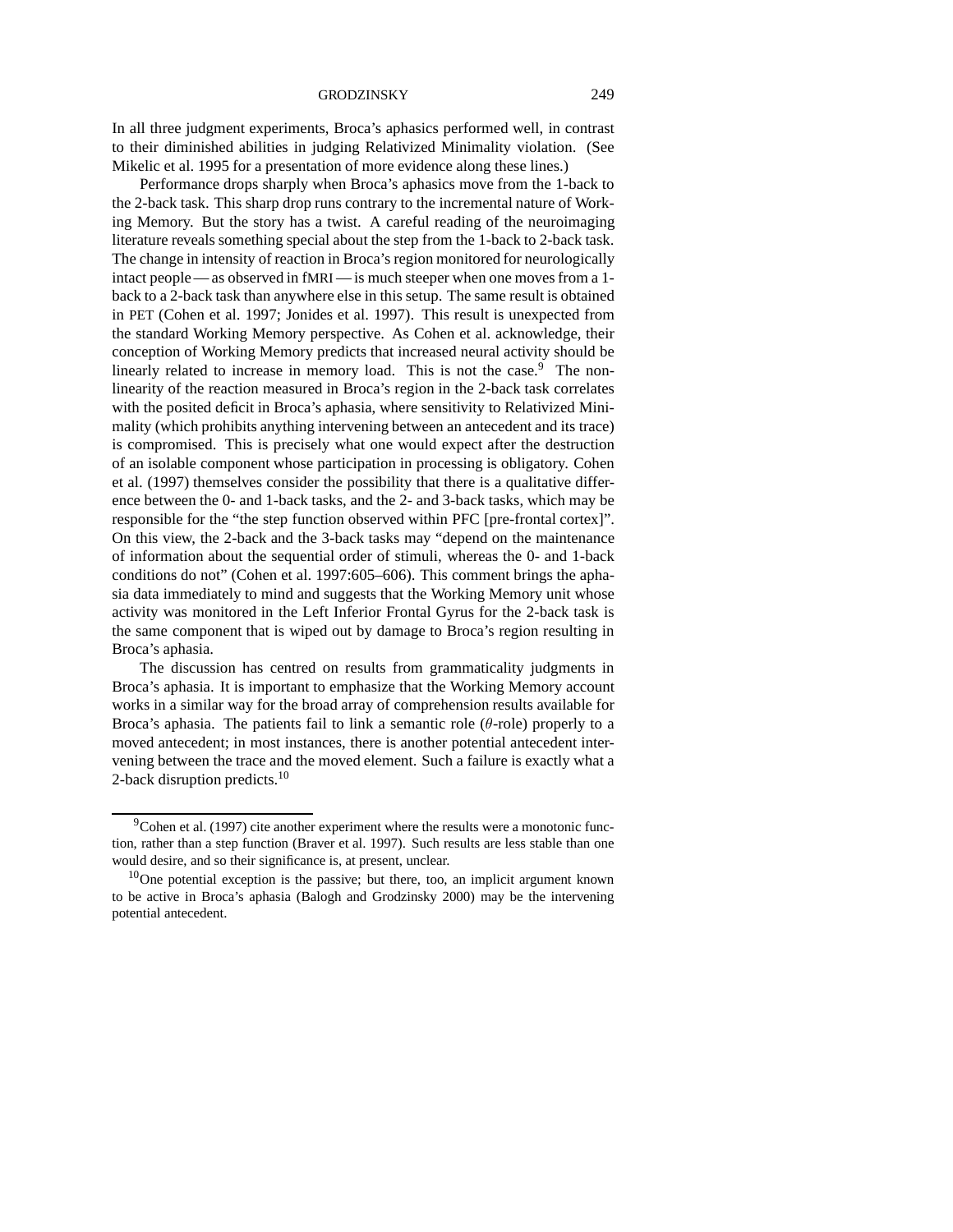Note that the time course of sentence processing tasks and the *n*-back task are not the same. In natural speech, words come in at a rate of about 3 to 4 per second. In contrast to this, the *n*-back task is presented at a slow rate, with 2.5 seconds elapsing between every two items. This time course difference should not diminish the force of the structural similarity. It is reasonable to assume that Working Memory works more efficiently when harnessed to service sentence processing, aided and abetted by structural considerations that may help it operate faster than it does with lists.

To recapitulate, these results suggest that the 2-back task and dependency relations in sentence comprehension both probe the same Working Memory component of Broca's region. This hypothesis remains to be investigated with both neurologically intact and aphasic subjects. A related question is whether the Working Memory component is on a par with the memory invoked to explain effects of difficulty in processing embeddings (Gibson 1998).

#### **3. FOUR CONSTRAINING RESULTS**

Recent evidence from sentence-level tasks allows us to distinguish between a general, non-linguistic account based on Working Memory, and a linguistic account that attributes the computation of movement to the Left Inferior Frontal Gyrus. The relevant evidence comes from two sources: (i) error-inducing tests in aphasia on the basis of comprehension and grammaticality judgments; and (ii) parallel fMRI experiments that monitor regional activation in the healthy brain. Here is the logic behind these empirical endeavours.

Consider first the aphasia experiments. If Broca's aphasics suffer from a Working Memory deficit, they would fail on tasks that involve the analysis of sentences with intra-sentential dependency relations, where the distance between the two codependent elements is increased. Success and failure would only depend on distance, as measured by the number of interveners, and not on grammatical constraints. The syntactic account (the Trace-Deletion Hypothesis) makes the opposite claim: syntactic movement, rather than distance, is the sole predictor of success and failure.

The Working Memory account and the syntactic Trace-Deletion Hypothesis can be distinguished empirically. The former predicts that failure should be independent of the grammatical properties of the dependency, and would occur as long as the sequential properties make it on a par with the respective *n*-back task. By contrast, under the syntactic account, the deficit should be constrained to contexts where movement has applied. Consequently, sentences containing other dependency relations would not lead to a deficit, even if sequentially the dependency relation at issue is on a par with an error-inducing *n*-back sequence. On this latter view, for example, aphasic patients would fail to detect violations of grammaticality in sentences in which an NP intervenes between a moved NP and its trace (violations of Relativized Minimality) not because they cannot link two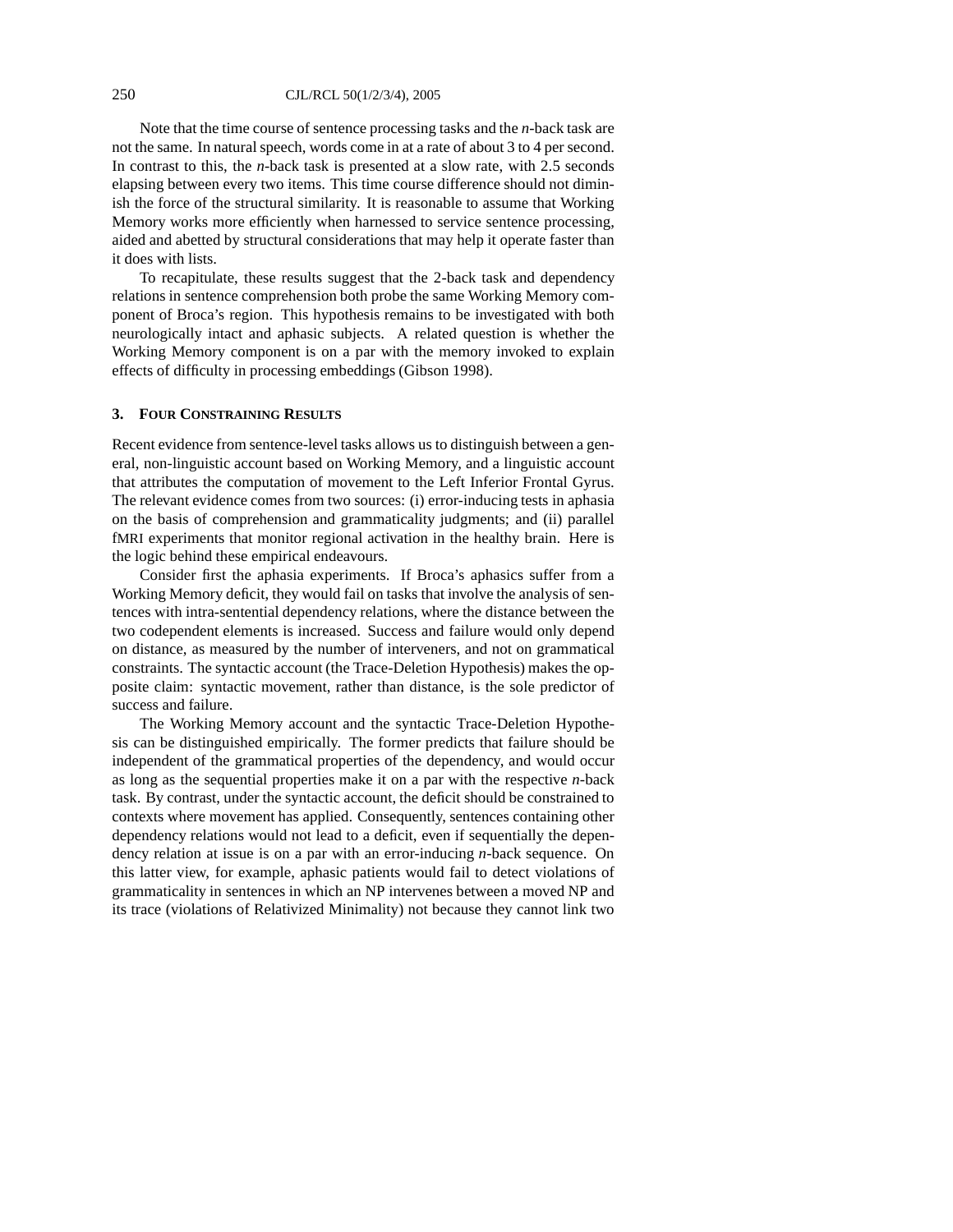non-adjacent positions in a sequence, but rather, because of the relevant syntactic constraint.

Now consider parallel fMRI experiments that monitor regional activation in the healthy brain. The logic is similar, modulo the dependent measure, namely regional activations that correlate with properties of stimuli. Precisely the cases for which the Working Memory account would expect errors in aphasia are the ones that would lead, in a healthy brain, to fMRI-monitored activations in Broca's region. The Trace-Deletion Hypothesis, by contrast, would expect Broca's region to be activated only by sentences that contain movement.

I briefly present results from error-monitoring experiments with aphasics, as well as Blood Oxygen Dependent Level (BODL) response monitored in fMRI in healthy brains. These results indicate that syntactic movement resides in Broca's region. First, in grammaticality judgment of structures that contain violations of Relativized Minimality, Broca's aphasics fail to detect NP- and wh-movement violations, but succeed in detecting head-movement violations (Grodzinsky and Finkel 1998). Second, in tests of comprehension, in which the distance (measured in terms of the number of words) between gap and antecedent is parameterized, no effect of increased distance is observed for Broca's aphasic patients (Friedmann and Gvion 2003). Third, fMRI tests of grammaticality judgment and comprehension in healthy subjects show that movement activates Broca's region (Ben-Shachar et al. 2003, 2004).

Moreover, contrary to the expectations of the Working Memory account, the deficit does not generalize to all dependency relations. First, in tests of comprehension in Broca's aphasia with sentences that contain a dependency relation but not movement (e.g., sentences with bound reflexives), patients successfully comprehend these structures (Grodzinsky et al. 1993). Second, in tests of grammaticality judgment in Broca's aphasia, where sentences contain a movement relation and/or binding, Broca's aphasic patients exhibit differential behaviour (Santi and Grodzinsky 2004, to appear). Third, in fMRI tests that pit movement against Binding, movement activates Broca's region, thereby replicating previous results, and binding activates frontal regions in the right hemisphere (Santi and Grodzinsky 2004, to appear).

#### **3.1. Grammaticality judgment in head movement**

Consider again the grammaticality judgment experiment discussed above. Recall that two sets of constructions from that study were presented: NP-movement and wh-movement. The patients performed rather poorly on both, unable to detect violations of grammaticality. One control was a set of sentences that contained head movement, which in English involves auxiliary verbs (traditionally known as "Affix Hopping"). These were cases of the following form:

- (14) a. They could have left town.
	- b. *Could* they *t* have left town?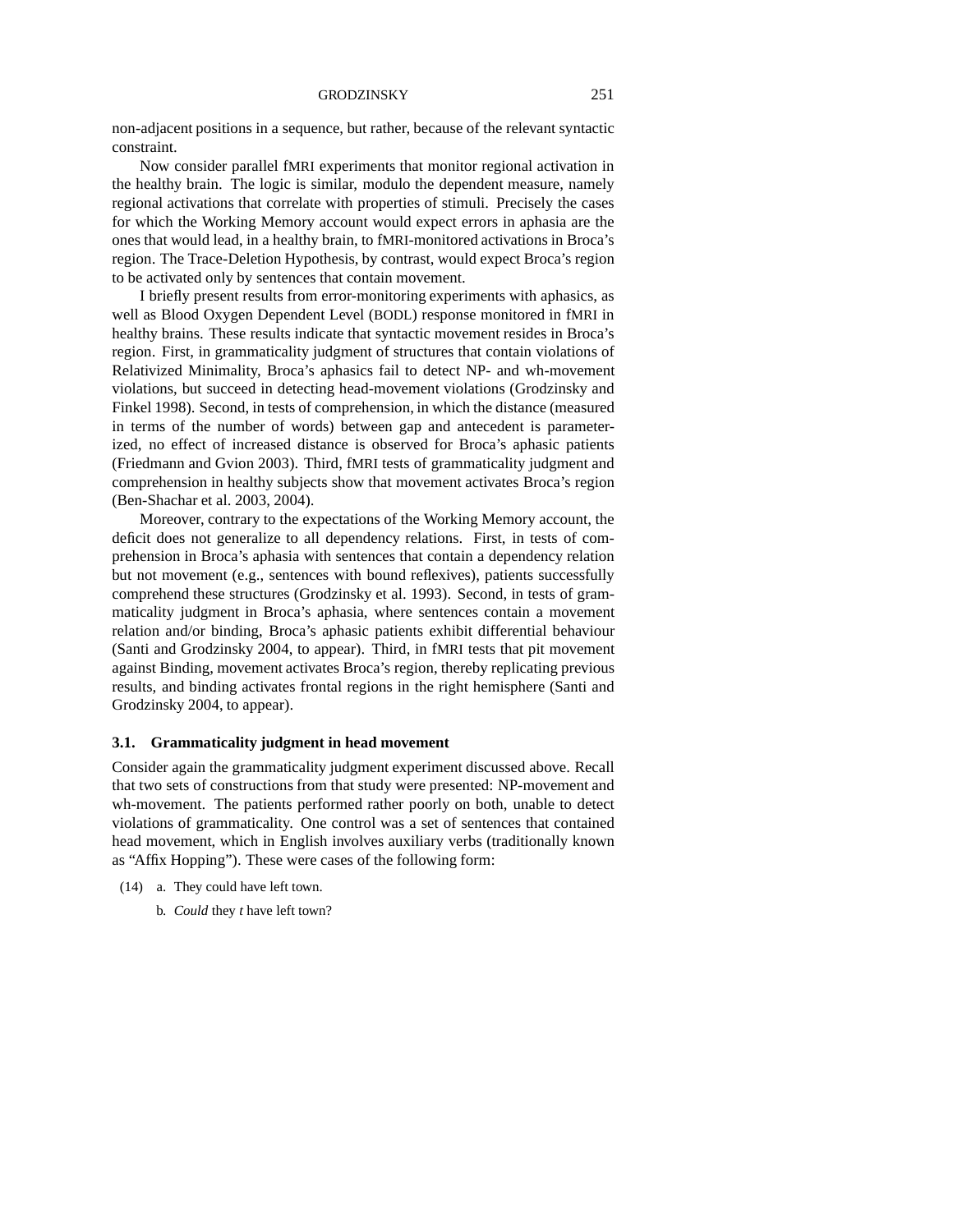- (15) a. John *did* not *t* sit.
	- b. John *has* not *t* left the office.

Observe that, similar to auxiliary movement in English, an auxiliary is barred from crossing a like element — another auxiliary in this case, as evidenced by (16).

- (16) a. \**Have* they could *t* leave town?
	- b. \*John *did* not have *t* left the office.

Rizzi (1990) has proposed that this type of movement of heads, while differing from movement of phrasal constituents in certain respects, is nevertheless constrained by Relativized Minimality. If Relativized Minimality is impaired in Broca's aphasics, or, alternatively, if a Working Memory deficit impairs their ability to carry out 2-back tasks, a deficit in this set of structures is expected as well. Our test included the cases in (14)–(15), and their ungrammatical counterparts in (16).<sup>11</sup> However, the table in (17) shows a sharp contrast between the patients' abilities to detect violations of movement constraints in phrasal constituents as in examples (4)–(7), where they performed miserably, and their relative agility in detecting violations of head-movement as in examples (14)–(16).

| Condition      |             | Examples         | $X'$ (% error) |  |
|----------------|-------------|------------------|----------------|--|
| a.             | NP movement | (4)–(6)          | 28.2           |  |
| b.             | Superiority | (7)              | 40.9           |  |
| $\mathbf{c}$ . | Auxiliary   | $(14)$ , $(16a)$ | 15.9           |  |
| d.             | Negation    | $(15)$ , $(16b)$ | 13.4           |  |

Performance on (16a–b) was not different from chance, whereas performance on (16c–d) was well above chance; in addition, the two sets of conditions were significantly different from one another. Unlike movement of phrasal constituents, head movement is relatively preserved in Broca's aphasia. And, while certain analytic issues regarding these results need consideration that is beyond the scope of this presentation (see Grodzinsky and Finkel 1998 for detailed discussion), two conclusions follow. First, this relation is distinct from phrasal movement at least at some level, a distinction that might have potential implications to generalizations such as Relativized Minimality (see Chomsky 2000 for discussion of this point). Second, this result leads to a reformulation of the Trace-Deletion Hypothesis, that is, to a restrictive account of the involvement of Broca's region in the computation of dependency relations. It supports operations involved in establishing dependencies in which the antecedents are phrasal constituents (Grodzinsky 1995, 2000). Consequently, the Working Memory of the Left Inferior Frontal

<sup>&</sup>lt;sup>11</sup>There was a set of controls that contained no movement, but violations of lexical requirements. Patients made errors less than 10% of the time under these conditions.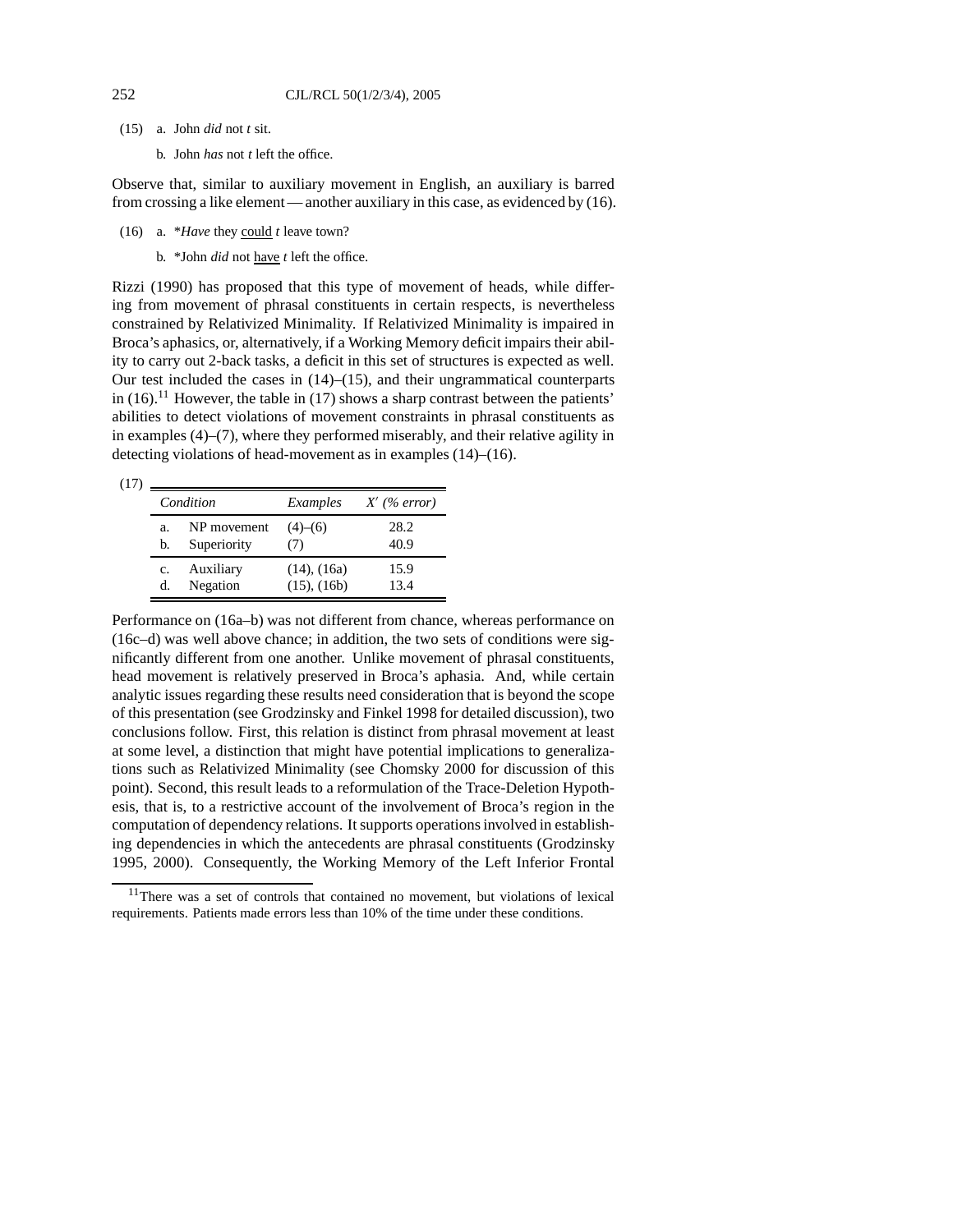Gyrus is constrained by the grammar, and so is sensitive only to phrasal constituents. Head movement, while having the same geometric features as the rest of the cases from the Working Memory perspective, has different grammatical properties, and is unaffected by damage to Broca's region.<sup>12</sup> The computation of this relation is therefore separate, and since it must rely on memory, we are forced to the conclusion that it is a memory of another type.

This view is more focused and precise than before, yet it has an obviously missing part. Dependency relations typically involve an antecedent and a referentially dependent element. In the case of NP antecedents, the latter may either be a trace or an anaphoric expression. The Trace-Deletion Hypothesis contends that traces are involved. But does the deficit extend to anaphoric relations? An answer to this question will be given below. But first, we might examine the Working Memory hypothesis from a different direction, that is, from the perspective of the linear distance between traces and their antecedents.

#### **3.2. Parameterized distance between antecedent and gap**

Friedmann and Gvion (2003) derived a clear prediction from the Working Memory account: if the distance (i.e., the number of words) that separates a trace from its antecedent is increased, performance should be affected. Initial hints to that effect already existed (Schwartz et al. 1987; see Grodzinsky 2000 for discussion), yet Friedmann and Gvion conducted a systematic study, parameterizing the distance between traces and their antecedents Their aphasic subjects were presented with Hebrew subject and object relative clauses, with variable (two to nine phonological words) trace-antecedent distance. Some examples are given in (18) and (19), where the relevant intervening string of words is counted off. I adopt the convention of bracketing and counting of each intervening phonological word.

- (18) *Subject relatives*:
	- a. Distance 2

Ze *baxur<sub>i</sub>* [im]<sub>1</sub> [zakan]<sub>2</sub> she-*t<sub>i</sub>*-malbish et ha-xayal

this guy with beard that dresses ACC the-soldier

'This is a guy with a beard that dresses the soldier.'

b. Distance 5

Zo ha-*baxura<sub>i</sub>* [im]<sub>1</sub> [ha-mixnasaim]<sub>2</sub> [ha-xumim]<sub>3</sub> [ve-ha-xulca]<sub>4</sub> [ha- levana]<sub>5</sub> she-*t i* -mexabeket 'et ha-yalda

this the-woman with the-pants the-brown and-the-shirt the-white that hugs ACC the-girl

'This is the woman with the brown pants and the white shirt that hugs the girl.'

 $12$  Wernicke's aphasics performed in a way that was hardly distinguishable from Broca's. See Grodzinsky and Finkel (1998) for discussion.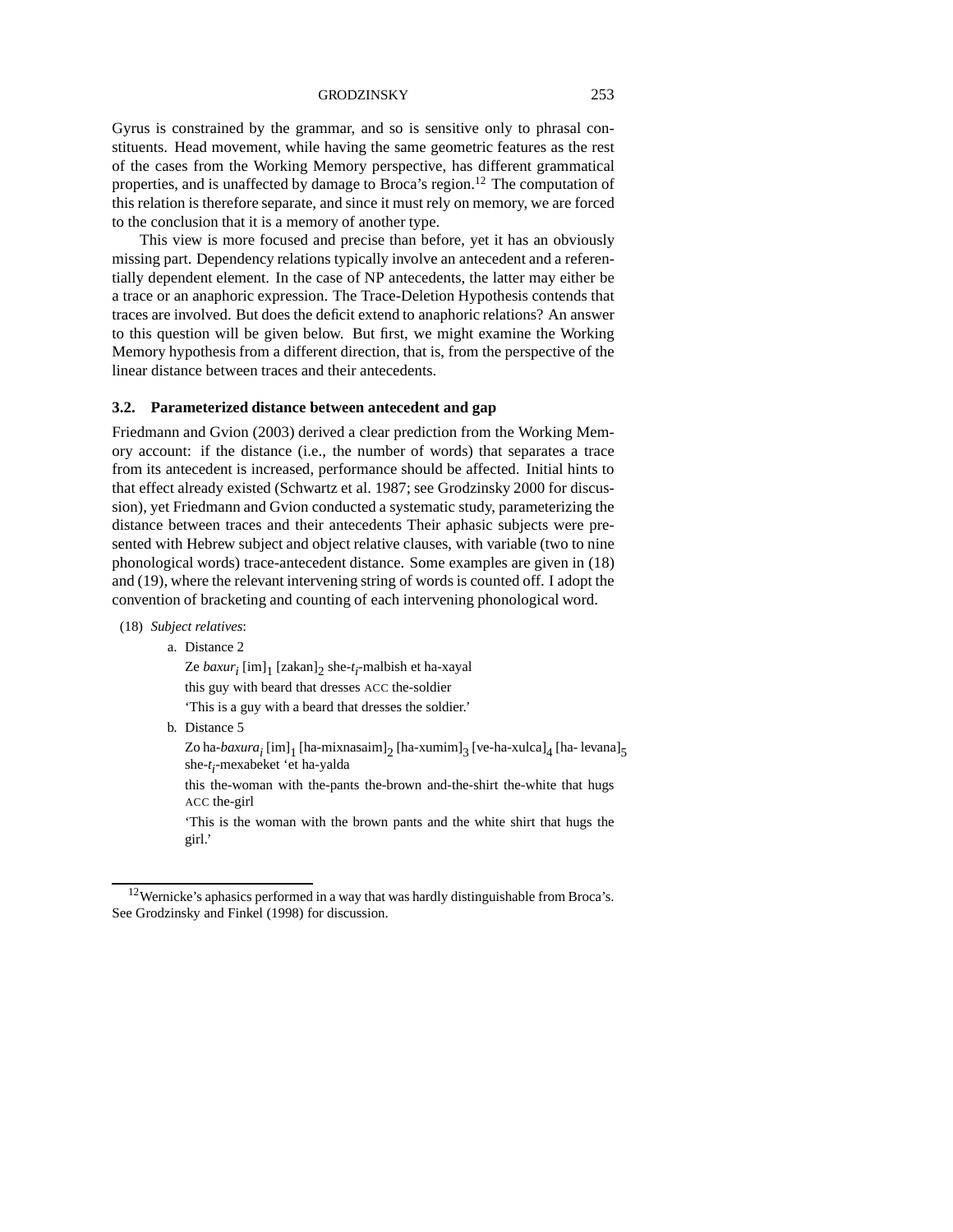(19) *Object relatives*:

a. Distance 2

Ze ha-*baxur<sub>i</sub>* [she-ha-yeled]<sub>1</sub> [tofes]<sub>2</sub> *t<sub>i</sub>* this the-guy that-the-kid catches 'This is the man that the boy catches.'

b. Distance 5

Ze ha-*xayal<sub>i</sub>* [she-ha-rofe]<sub>1</sub> [im]<sub>2</sub> [ha-xaluk]<sub>3</sub> [ha-lavan]<sub>4</sub> [mecayer]<sub>5</sub> *t<sub>i</sub>* This the-soldier that-the-doctor with the-robe the-white draws 'This is the soldier that the doctor with the-white robe draws.'

The result obtained in this study was clear: the comprehension abilities of Broca's aphasics did not change with distance. That is, subject-gap relatives were comprehended at above-chance levels, regardless of distance, and objectgap relatives yielded chance performance. Friedmann and Gvion (2003) thereby replicated previous results to that effect (Grodzinsky 1984, 1989), and extended them, lending further support to the Trace-Deletion Hypothesis. We now know that increasing the distance (when distance is defined as the number of intervening phonological words) does not affect comprehension, contrary to the prediction of the Working Memory account.

# **3.3. fMRI studies of movement in health**

Above, I reviewed evidence regarding the movement deficit in Broca's aphasia. Recent results from fMRI experiments in health complement the picture. The relevance of these experiments is clear. As pathological data show that Broca's region is critically needed for the calculation of Movement, the fMRI technique should monitor activation in this region as these operations take place in health. There are by now a number of such experiments featuring several receptive tasks with sentence-pair stimuli. These studies evince a Blood Oxygen Level Dependent response pattern that is unique to syntactic movement operations. I briefly review one series of studies that presented healthy subjects with minimal pairs of sentences, one involving syntactic movement, the other not, *ceteris paribus*. The relevant stimuli are given in (20)–(22).

- $(20)$   $\pm$  *Movement* (other "complexity" held constant): a. I told John that the nurse slept in the living room. (−Movement) b. I helped *the nurse* that John saw <u>in</u> the living room. (+Movement) (21) ±*Topicalization*: a. Danny gave the book to the professor from Oxford. (−Movement) b. *To the professor from Oxford* Danny gave the book. \_\_\_\_\_\_\_ (+Movement)
- (22) ±*Wh-movement*:
	- a. The waiter asked if the tourist ordered avocado salad in the morning.

(−Movement)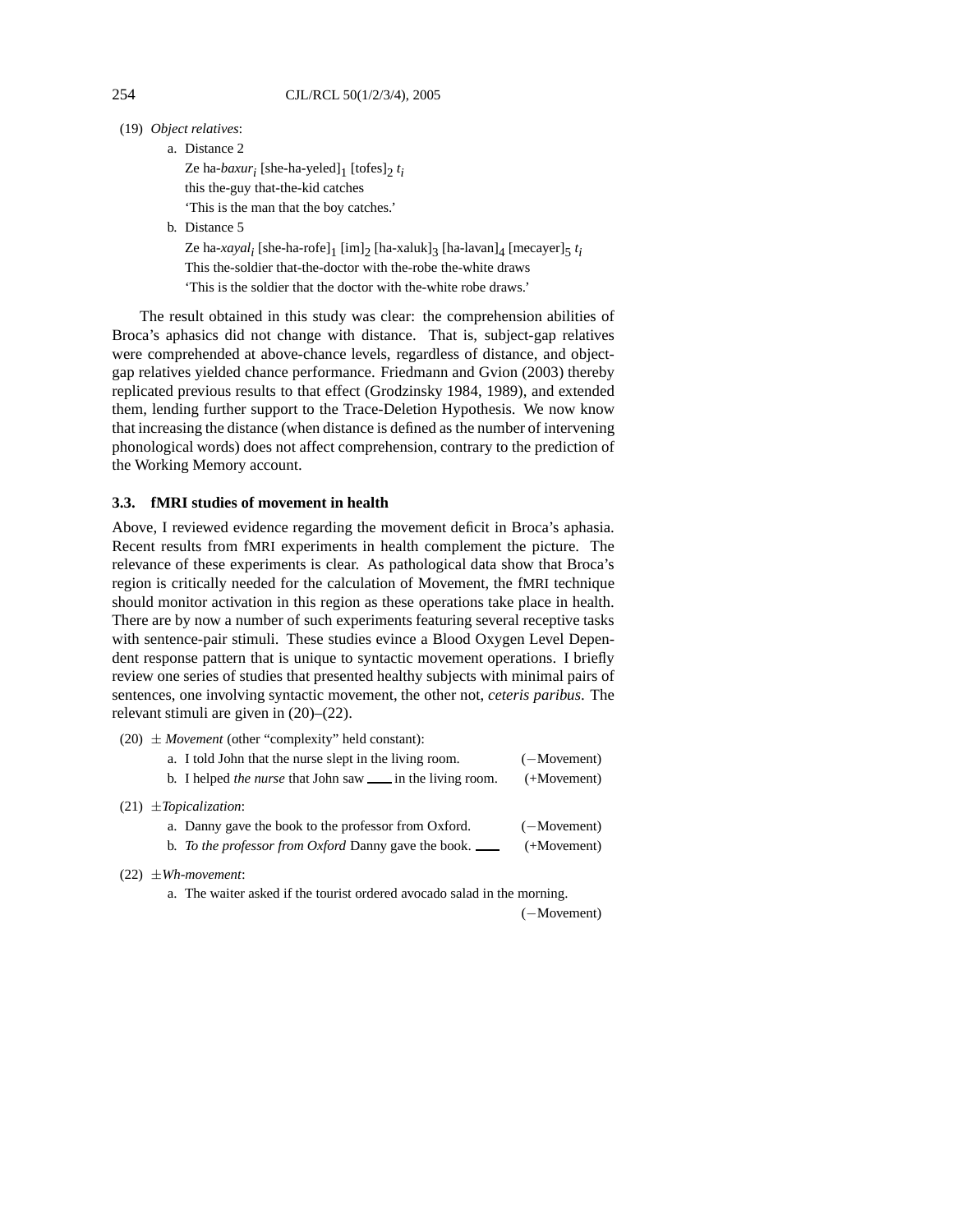```
b. The waiter asked which salad the tourist ordered <u>in</u> the morning.
                                                   (+Movement)
```
In all instances, activation was observed in left Broca's region, and in Wernicke's region bilaterally (Ben-Shachar et al. 2003, 2004). While the results above were obtained in Hebrew, similar effects have been observed in English (Caplan 2001), and in a variety of experiments in German (mostly from scrambling, Fiebach et al. 2002; Friederici et al. 2003; Röder et al. 2001). These studies, then, provide further support for the Trace-Deletion Hypothesis.

#### **3.4. Comprehension of reflexive binding**

A way to pit the Trace-Deletion Hypothesis and the Working Memory accounts is to test the role of Broca's region in processing dependency relations other than movement. Naturally, anaphoric dependency is the first relation that comes to mind. In Grodzinsky et al. (1993), we tested Broca's aphasics on a variety of constructions involving binding relations in a sentence verification test. Relevant to the present context is their test of reflexives and their antecedents.<sup>13</sup> The stimuli were of the following form:

(23) *This is A. This is B*. Is A touching herself?

Sentences such as those italicized in (23) were included in the stimuli to satisfy discourse requirements. Each sentence was presented with a picture which matched or failed to match the linguistic content. For example, for the stimulus in (23), a picture was shown with two characters, A and B, and A was touching herself (correct response "yes"). A second presentation had the same two characters, except now A was touching B, resulting in a mismatch (correct response "no"). Stimuli were mixed with others that contained pronouns ("her") in the same positions, which counterbalanced the experiment. While the patients made multiple errors elsewhere, exceeding 50% in certain cases which are not currently relevant, they were almost error-free, and significantly above chance, in the reflexive condition, as (24) shows.

(24) *This is A. This is B*. Is A touching herself?

| Match $(\%$ error) |                 | <i>Mismatch</i>  |        |  |
|--------------------|-----------------|------------------|--------|--|
|                    | $19.4\%$ (7/36) | $8.3\%$ $(3/36)$ | 13.89% |  |

Given this finding, one might be tempted to conclude that the deficit in Broca's aphasia does not pertain to all dependency relations. Rather, it is restricted to movement, as the patients' performance in antecedent-reflexive binding seems near-normal. Yet this conclusion is premature, as the result itself is less decisive than one would like it to be. First, as pointed out by Grimshaw and Rosen

<sup>&</sup>lt;sup>13</sup>Blumstein et al. (1983) tested aphasics on pronouns and reflexives, but their study does not bear directly on the current issue. See Grodzinsky et al. (1993) for discussion.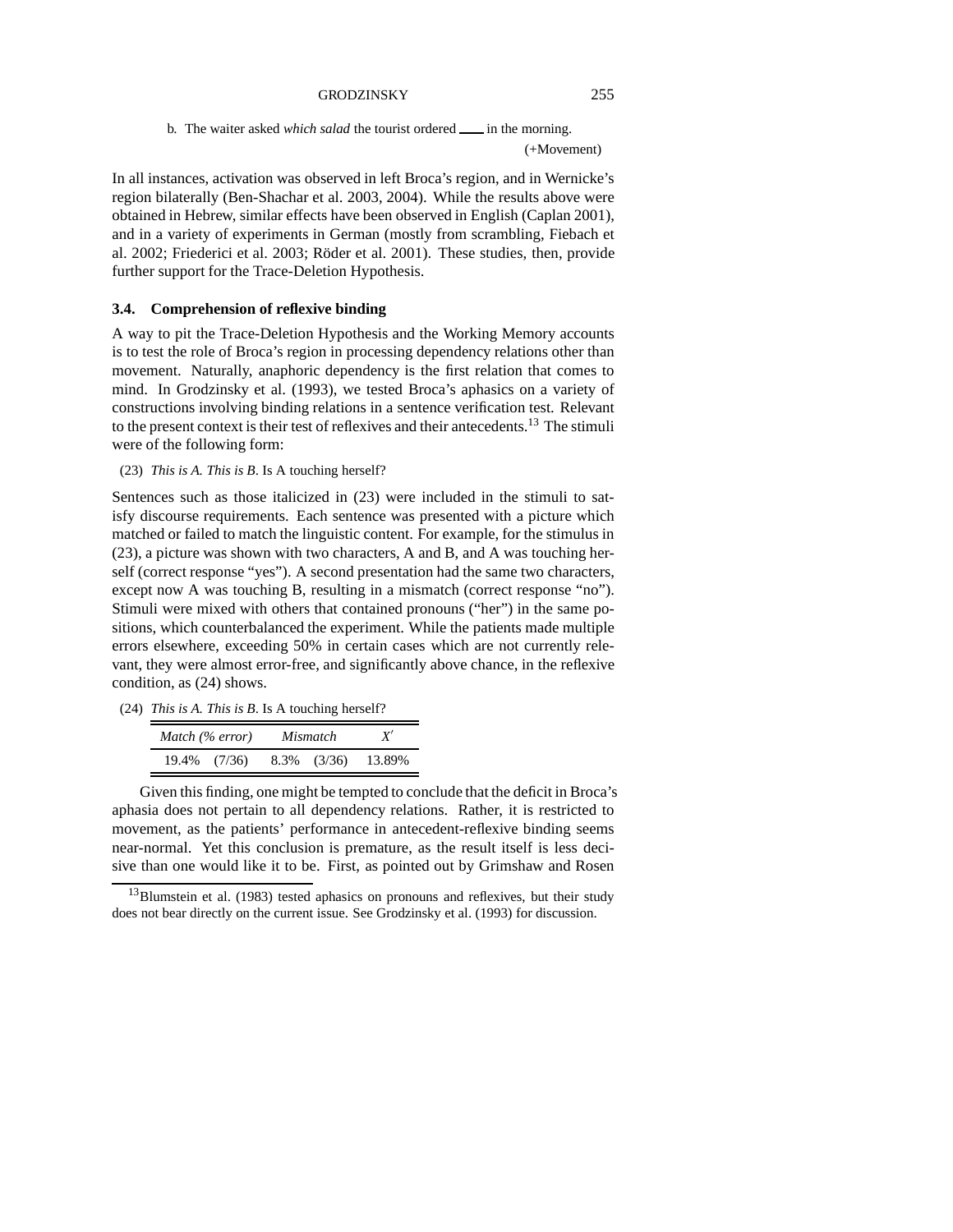(1990), this type of experiment features a perfect correlation between the locality of a reflexive and reflexive action. On this view, all subjects have to do is associate the character who performs an action on herself with the antecedent in order to get at the correct answer. This criticism is testable, through the introduction of an additional response option in a picture that associates the reflexive action with a non-local antecedent. Such a test was carried out with children, who gave clear-cut positive results, and demonstrated knowledge of the locality of reflexive binding (Grodzinsky and Kave 1994). With aphasics, however, this experiment was not conducted, leaving open the possible interpretation entertained by Grimshaw and Rosen. A second problem with this study is the number of antecedents and their positions. Although there were two potential antecedents in each stimulus, only one of them (A) was intra-sentential. As a consequence, patients' ability to check binding with a local antecedent was tested, but not their ability to reject intra-sentential non-local antecedents. This makes the comparison between sentence-level tasks and the *n*-back task less direct.

These conclusions all set the stage for a set of experiments on binding relations and movement, which aimed at solving these problems and providing a clear answer to the question above. I will sketch the theoretical context, and proceed to describe these experiments and their results briefly.

# **4. EXPERIMENTS THAT CONTRAST BINDING AND MOVEMENT**

#### **4.1. Movement and local binding**

A well-known syntactic puzzle, one which syntacticians love to pull out of their bag of tricks, documents a locality constraint imposed on the relationship between reflexives and their antecedents — as shown in (25) and (26) — and then proceeds to show that this constraint must be violated, as shown in (27).

- (25) *Local binding of reflexives*:
	- a. [Pierre likes himself]
	- b. \*[Pierre likes herself]
- (26) *Local binding of reflexives*:
	- a. Pierre believes [Natasha likes herself]
	- b. \*Pierre believes [Natasha likes himself]
- (27) *Long-distance binding of reflexives*:
	- a. \*Which heiress does [Pierre believe [likes himself]]
	- b. Which heiress does [Pierre believe [likes herself]]

The examples in (25) and (26) suggest that a reflexive must have an antecedent (or must be bound) within its local domain: that is the explanation for the ungrammaticality of (25b) and (26b), in which the (masculine) reflexive has either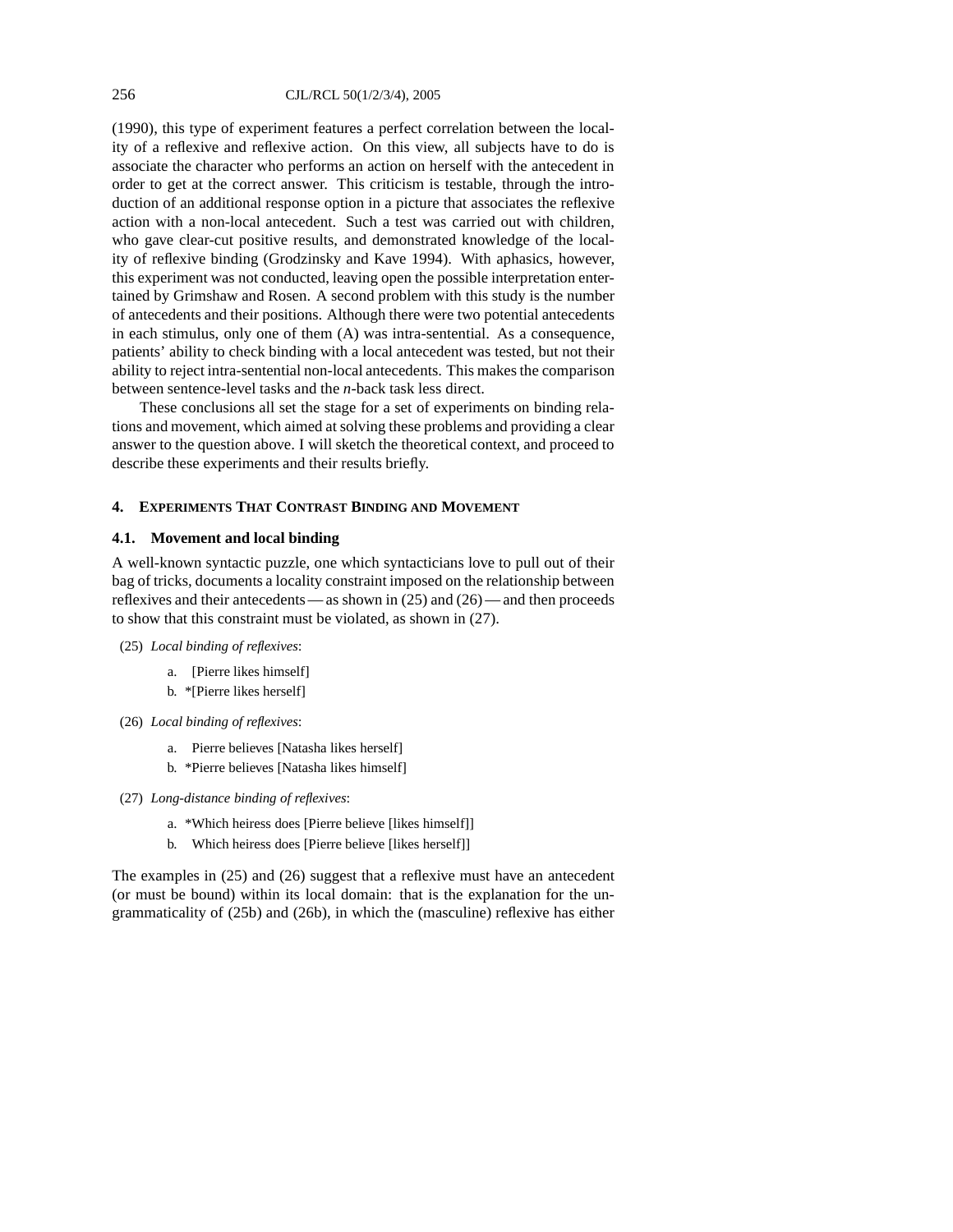no antecedent within the sentence, or one that is too far outside the parentheses (since the only potential local one is feminine). Yet observe how the judgments seem to be reversed in (27). Sacrificing accuracy for simplicity of exposition, we will replace the notion "local antecedent" with "nearest potential antecedent". Thus in (27a), the nearest potential antecedent for the reflexive *himself* is *Pierre*, and binding is nevertheless not possible even though they are of the same gender. This contrasts with (27b), where the reflexive *herself* is not bound by the nearest potential antecedent (*Pierre*), but rather by the farthest one, namely *which heiress*. This result yields an apparent paradox. On the one hand, in (27) the reflexive must be bound by what appears to be the furthest antecedent; that is, long-distance binding is in effect. On the other hand, in (25) and (26), the reflexive must be bound by the nearest antecedent; that is, local binding is in effect.

Note that the source of this paradox is not reducible to the fact that the longdistance binding in (27) occurs in the context of questions. That this is so is shown in by examples where local binding is in effect even in the context of a question, as in (28), the interrogative version of (26).

- (28) a. Which prince believes [Natasha likes herself]?
	- b. \*Which prince believes [Natasha likes himself]?

In what sense is the long-distance binding attested in (27) different from the local binding attested in (28)? Observe that in (26), the subject of the main clause (*Pierre*) is questioned, but that in (28) it is the subject of the embedded clause (*Natasha*) that is questioned. This difference seems crucial, because sentences containing questions, as everyone knows, are said to contain a transformational relation between two positions: the extraction site and the site where the question expression is found. We can accordingly annotate the sentences in (29)–(30) as follows:

- (29) a. \**Which heiress<sup>i</sup>* does Pierre believe [*t i* likes himself]
	- b. *Which heiress<sup>i</sup>* does Pierre believe [*t i* likes herself]
- (30) a. \**Which prince<sup>i</sup> t i* believes [Natasha likes himself]
	- b. *Which prince<sub>i</sub>* t<sub>i</sub> believes [Natasha likes herself]

While the wh-antecedent in (29) has changed its serial position relative to its extraction site, this is not the case in (30). Taking this into account provides a potential resolution for the seeming paradox between local and long-distance reflexive binding. Observe that the extraction site in (29), which corresponds to the silent category *t*, is the closest NP to the reflexive and crucially, is closer than the overt NP (*Pierre*). Suppose the silent category *t* counts as a potential antecedent for the reflexive. Suppose further that silent categories preserve the gender of their moved elements. The effects in (29) follow if empty antecedents (traces) are subject to the locality constraint. Consider (29a), where the gender on the trace is feminine but the reflexive is *himself* ; the mismatch results in ungrammaticality.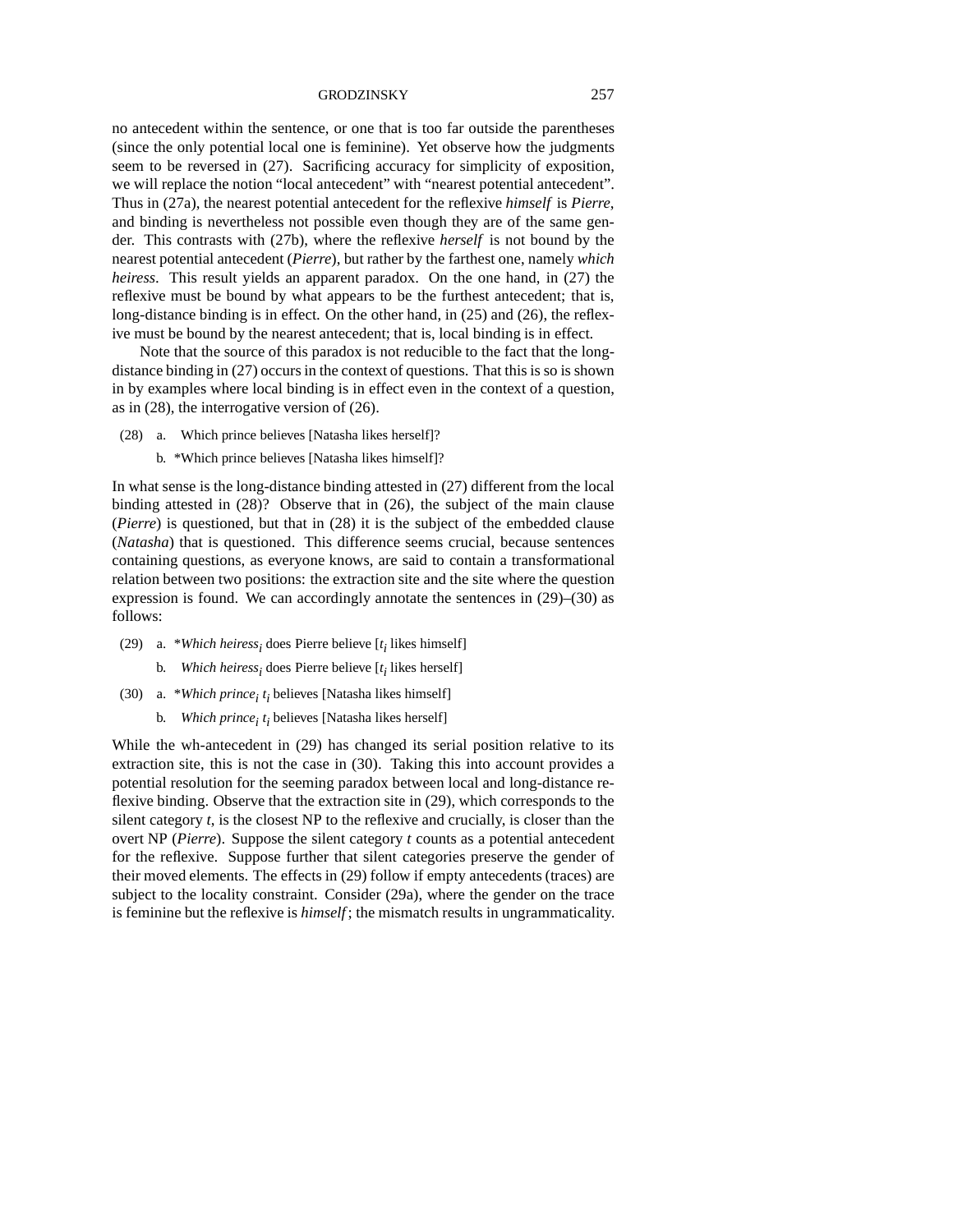In (29b), the opposite happens. We have accounted for the phenomena (though somewhat sketchily), and resolved the paradox.

#### **4.2. Modularity: The distinctness of binding and movement**

The solution of the paradox is not without consequences, even for the extremely narrow range of facts we have considered. There is a more comprehensible and parsimonious way of stating the solution by establishing an intrinsic ordering between the two dependencies. For example, one could say that movement "takes place" *after* the locality constraint on reflexives and their antecedents is satisfied. On this view, the underlying (pre-movement) representation of (27) is (31).

- (31) a. \*Pierre believes [*Which heiress* likes himself]
	- b. Pierre believes [*Which heiress* likes herself]

Given this representation, the facts follow. Within the local domain, only a feminine antecedent can bind a feminine-marked reflexive to give a matching grammatical result. It is only after binding requirements are satisfied that movement applies, to yield (29). But for this view to hold, the two relations, binding and movement, cannot be one and the same. They are ordered. They are also subject to different constraints. This implies distinctness. Thus, trace-antecedent relations, and the relation between reflexives and their antecedents, while sharing important properties — both are structural dependencies among (potentially) non-adjacent constituents — cannot be reduced to one rule. Not all dependency relations in the syntax are one and the same. Obviously, more support is needed to make this conclusion compelling, but in the present context we will not go any further. Suffice to say that the standard linguistic view (for which more evidence can be adduced) is that movement and binding are distinct.

The contrasts we just saw are explained through the postulation of ordering of syntactic operations. Locality conditions of the binding of reflexives apply first, prior to extraction, and movement applies second. Advantage of this set of phenomena was taken, to investigate how processes that underlie these rule systems — how algorithms that implement them in language use — are represented in the language regions of the left cerebral hemisphere. I will try to show that the distinction between these two rule systems is reflected very clearly in brain structure, and explore the consequences of this result to the Working Memory view of the Left Inferior Frontal Gyrus.

Recall that reflexives depend on another NP within the sentence for reference. Grammatical conditions determine whether this dependency is possible. First, the antecedent NP must be local. Second, reflexive and antecedent must agree in person, gender, and number. Third, for a non-local NP to be a proper antecedent, it must originate in a local position, even if it moves later. In a sentence that has two full NPs and one reflexive, all these considerations apply. As long as there is a link between the reflexive and an NP antecedent, the sentence is grammatical.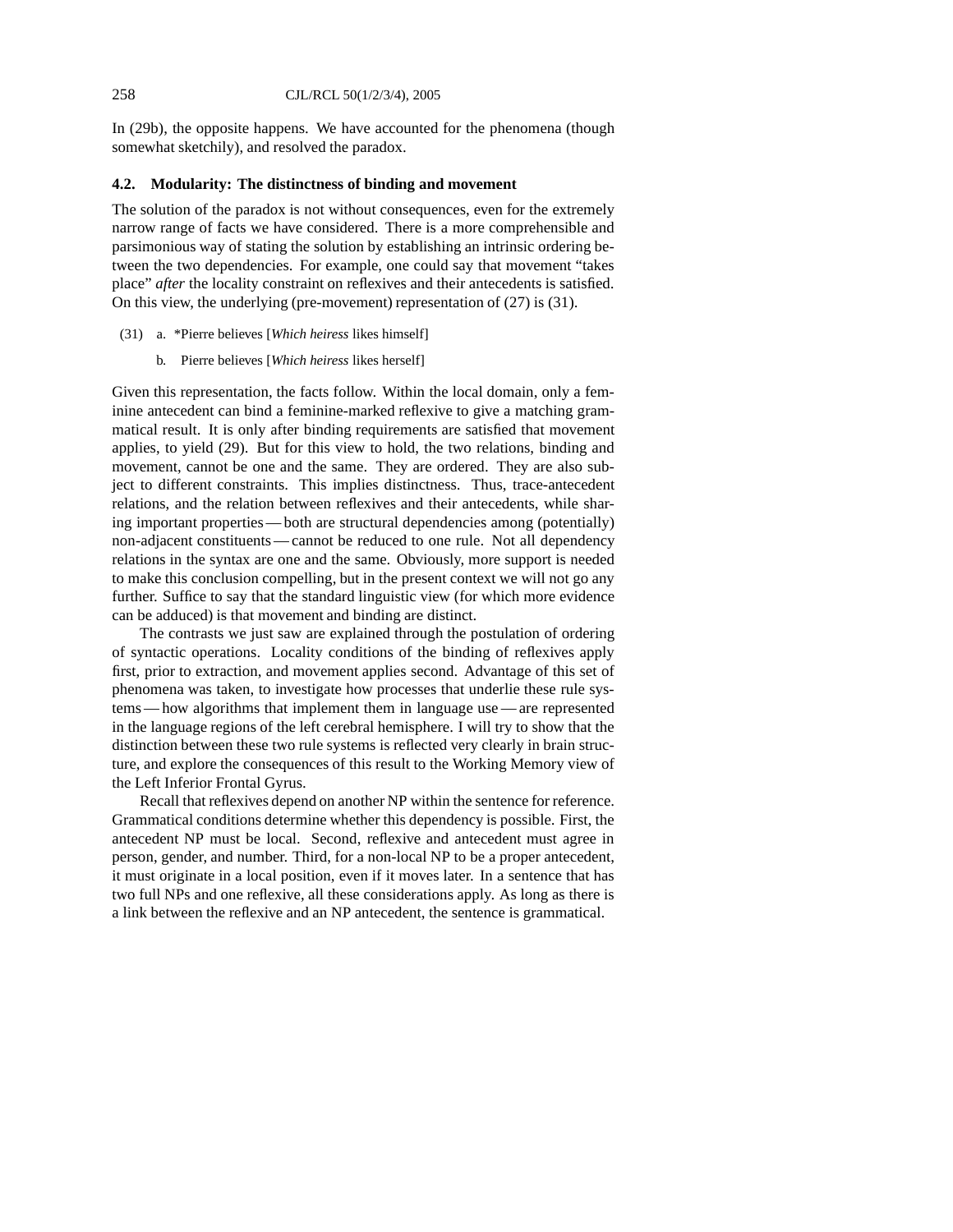Consider the sentence pairs in (32) and (33). They differ only in the relative ordering of the embedded subject: *the man* in (32) versus *which man* in (33). Grammaticality is orthogonal: the (a) examples are grammatical ("yes"), while the (b) examples are ungrammatical ("no").

| (32) a. $\left[\text{NP}_{1}\right]$ The woman] believes $\left[\text{NP}_{2}\right]$ the man] likes himself  | "ves"    |
|---------------------------------------------------------------------------------------------------------------|----------|
| b. $[N_{\rm Pl}]$ The woman] believes $[N_{\rm Pl}]$ the man] likes herself                                   | " $no$ " |
| (33) a. $\left[\text{NP}_{1}$ Which man] does $\left[\text{NP}_{2}\right]$ the woman] believe t likes himself | "yes"    |
| b. $[N_{\rm Pl}$ Which man] does $[N_{\rm Pl}$ the woman] believe t likes herself                             | " $no$ " |

Consider now how this paradigm works. In (32a), NP<sub>1</sub> the woman cannot link to the reflexive due to excessive distance;  $NP_2$  *the man* links to the reflexive as it is local and agrees with it in gender and number. As a result, the sentence is grammatical, and the correct answer is "yes". In (32b), NP<sub>1</sub> the woman cannot link to the reflexive due to excessive distance;  $NP_2$  *the man* cannot link to the reflexive due to an agreement mismatch. As a result, the sentence is ungrammatical, and the correct answer is "no".

In (33a),  $NP_1$  *which man*, though non-local, links to the reflexive through a double link. First, there is a local link between the reflexive and the trace of movement *t*. Second, there is a movement link from the trace *t* to  $NP_1$  *which man*, and agreement is satisfied. As for NP<sub>2</sub> the woman, it cannot link to the reflexive due to an agreement mismatch, as well as excessive distance. Although  $NP_2$  *the woman* is the overt NP closest to the reflexive, the trace *t* counts as an NP for syntactic purposes, and so is the closest NP. As a result, the sentence is grammatical, and the correct answer is "yes". Finally, in (33b), a link between the (local) trace *t* and the reflexive cannot be established due to an agreement mismatch between *herself* and NP<sub>1</sub> *which man*. As for NP<sub>2</sub> the *woman*, it cannot link to the reflexive *herself* due to excessive distance, even though it is the closest overt NP. The trace *t*, which counts as an NP for syntactic purposes, is closer. As a result, the sentence is ungrammatical, and the correct answer "no".

#### **4.3. The experiment as a trace-deletion task**

We constructed a grammaticality judgment test of a set of cases, similar to those in (32) and (33), which contain a reflexive, two potential antecedents, and in which considerations of locality and movement enter into the determination of the grammatical status of the sentences. The same sentences are presented in two sets of conditions, featuring the two dependency relations for which we seek to characterize the aphasics' abilities: binding and movement. This set of cases allows for a direct comparison between the two dependency relations, hence an evaluation of the scope of the Trace-Deletion Hypothesis. As stated, this hypothesis predicts that only cases involving movement, namely (33), would cause problems to the patients. In contrast, we expect that (32) would not cause problems, since the dependency relation is one of binding rather than movement.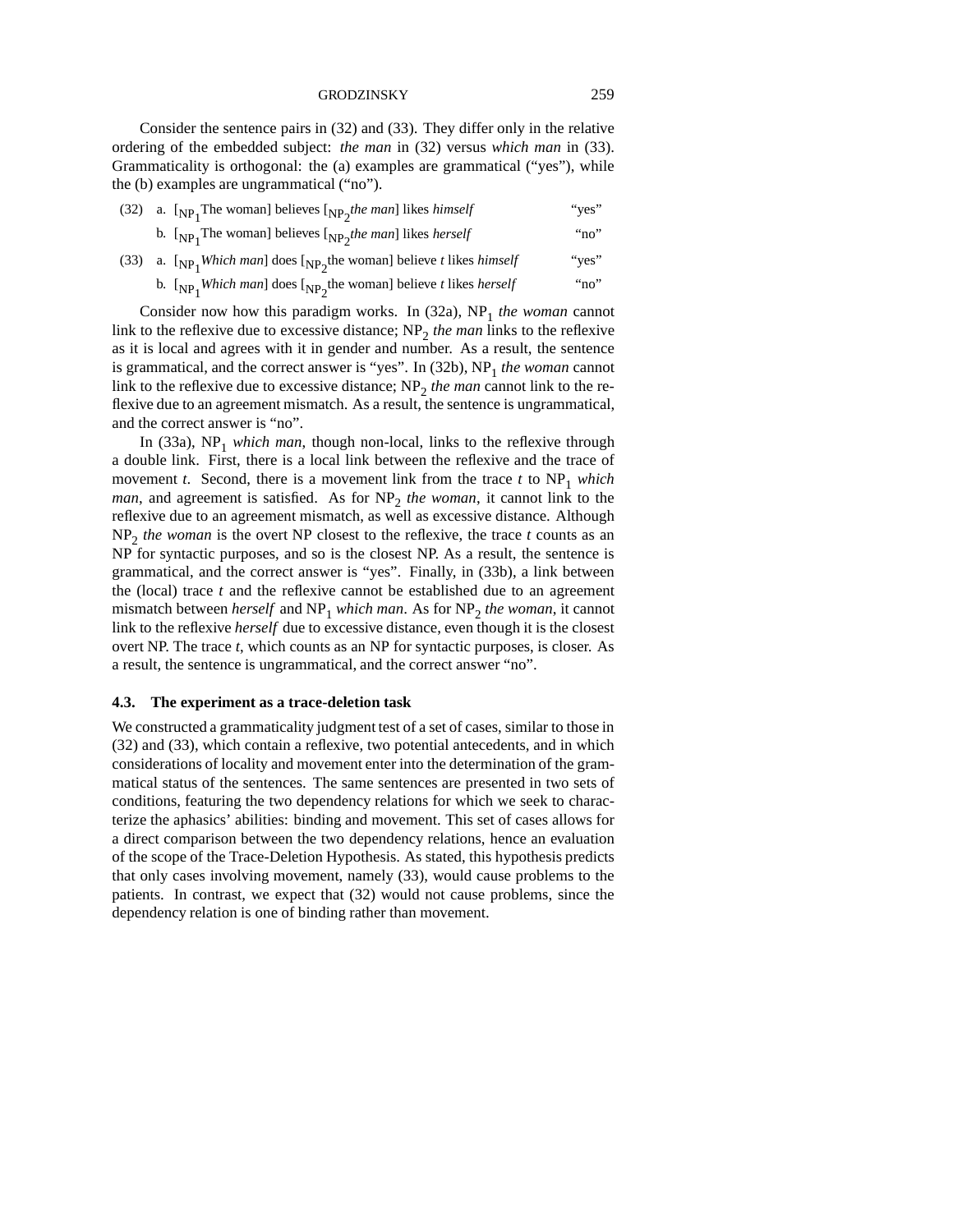#### **4.4. The experiment as an** *n***-back task**

Now, consider the cases in (32) and (33) from a Working Memory perspective, as discerned through the 2-back task. In (32a), a 1-back suffices to decide that the sentence is grammatical, because the nearest potential antecedent permits a grammatical reading. The situation changes, however, in the other cases. The sentence in (32b) can be deemed ungrammatical only after both potential antecedents have been examined and rejected (each on different grammatical grounds). This requires both a 1-back and a 2-back comparison. In (33a), the correct antecedent is the farthest, hence again, both 1-back and a 2-back comparisons are necessary, but more importantly, perhaps, the determination of grammaticality presupposes the ability to carry out a movement analysis of this sentence. Finally, (33b) is rejected for the same reasons that that lead to acceptance of (32a). Thus, although all cases look the same serially, the pairs (32) and (33) appeal to different kinds of knowledge, and require, perhaps, different sets of structure-sensitive processes. If Working Memory is involved in the aphasic deficit in a way that makes no structural distinctions, it is expected to make no distinction between binding and movement, since from a Working Memory perspective, both seem to require the same processing resources. I will now briefly present results from two recent experiments that pitted the Trace-Deletion Hypothesis against the Working Memory hypothesis.

# **4.5. The aphasia experiment**

We tested six Broca's aphasics, all diagnosed on the basis of clinical neurological findings, neuroimaging, and the Boston Diagnostic Aphasia Examination (BDAE). Anatomically, they all had lesions that included Broca's region. They all performed above-chance in comprehension of active sentences and subject relatives, and around chance on passive sentences and object relatives. We tested them in a grammaticality judgment task, using a procedure that was previously demonstrated as understood and doable by the patients (Grodzinsky and Finkel 1998). The resulting structure of the test is presented in (34).

|        |    | $+Grammatical$                                                                          |    | $-Grammatical$                                                          |
|--------|----|-----------------------------------------------------------------------------------------|----|-------------------------------------------------------------------------|
| $-MOV$ | a. | It seems to Sally that <i>the fa-</i><br><i>ther</i> rewards <i>himself</i>             |    | c. It seems to <i>Sally</i> that the fa-<br>ther rewards <i>herself</i> |
|        | b. | The man think that <i>Mary</i> likes d. <i>The man</i> think that Mary likes<br>herself |    | herself                                                                 |
| $+MOV$ | e. | The father seems to Sally $\triangleleft$ to<br>reward himself                          | g. | The father seems to Sally $\triangleleft$ to<br>reward <i>herself</i>   |
|        | f. | Which man does Mary think $[t]$<br>likes <i>himself</i> ]                               |    | h. Which man does <i>Mary</i> think<br>$[t]$ likes herself $\]$         |

(34) *Structure of grammaticality judgment task: Locality violations*: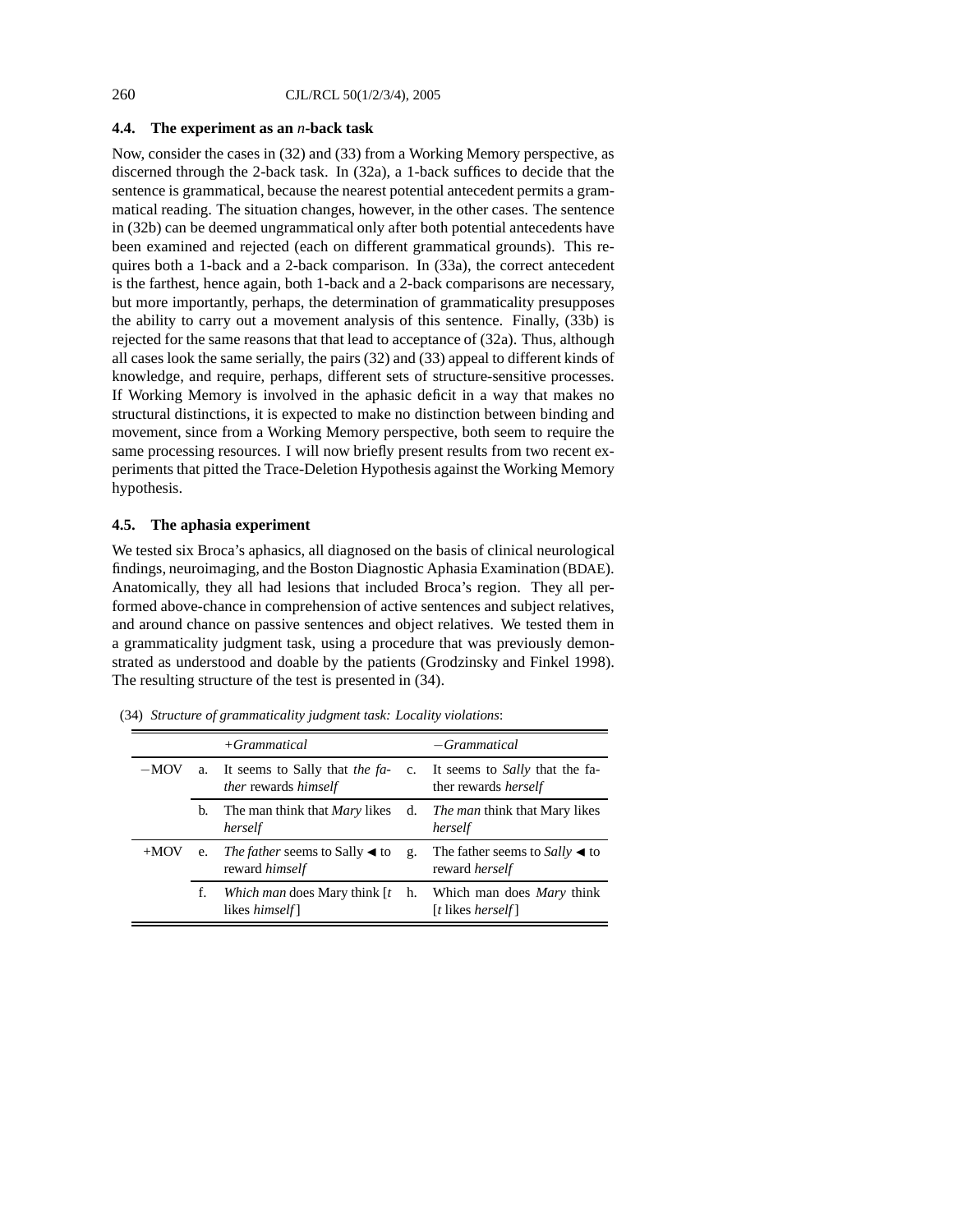Using non-movement counterparts as controls (34a–d), our test consisted of grammatical and ungrammatical instances of NP- and wh-movement(+MOV), all crossed with binding, where the violations always involved an incorrect gender on the reflexive (34e–h). The question was whether or not the patients would be able to detect distant violations, and if so, would their ability be diminished by the presence of a trace. The resulting structure of the test is presented in (34).

We obtained very clear results: Broca's aphasics were quite good at accepting grammatical sentences, and detecting violations (reflexive/antecedent gender mismatches) without movement (Santi and Grodzinsky, to appear). The presence of movement diminished performance. Interestingly, right-hemisphere-damaged patients  $(n = 3)$  were nearly at ceiling on all conditions.

# **4.6. The fMRI experiment**

We also conducted an fMRI study with healthy subjects (Santi and Grodzinsky, to appear). The materials here were slightly different, reflecting constraints that are imposed by this technology. The sentences either contained Movement (MOV), or a Binding relation (BIND), or both. As this was a grammaticality judgment task, each sentence type had an ungrammatical counterpart, leading to the design in (35).

| a. | $-MOV$    |              | +Grammatical The girl supposes the cunning man hurt<br>Christopher                                 |
|----|-----------|--------------|----------------------------------------------------------------------------------------------------|
|    |           |              | -BIND -Grammatical *The girl supposes the cunning man swam<br>Christopher                          |
| b. | $-MOV$    |              | +Grammatical The girl supposes the cunning man hurt him-<br>self                                   |
|    | $+$ BIND  |              | -Grammatical *The girl supposes the cunning man hurt herself                                       |
|    | c. $+MOV$ |              | $+$ Grammatical Which older man does Julia suppose t hurt the<br>child                             |
|    |           |              | $-BIND$ -Grammatical *Which older man does Julia suppose t swam<br>the child                       |
| d. | $+MOV$    | +Grammatical | Which older man does Julia suppose t hurt him-                                                     |
|    | $+$ BIND  |              | self<br>-Grammatical *Which older man does <i>Julia</i> suppose <i>t</i> hurt <i>her</i> -<br>self |

(35) *Structure of grammaticality judgment task: Movement vs. binding*:

Here, too, the results were clear: a Movement effect was obtained for the posterior part of left Broca's region (Brodmann Area 44), and for parts of left Wernicke's area. A  $[\pm \text{ Binding}]$  contrast was obtained in distinct cerebral loci. First and foremost, deactivation for [−Binding] was monitored in the right Middle Frontal Gyrus. Second, activation for [+Binding] was monitored in the left anterior portion of Broca's region (Brodmann Area 45), in a locus more anterior and markedly distinct from the one for which the Movement effect was recorded. While the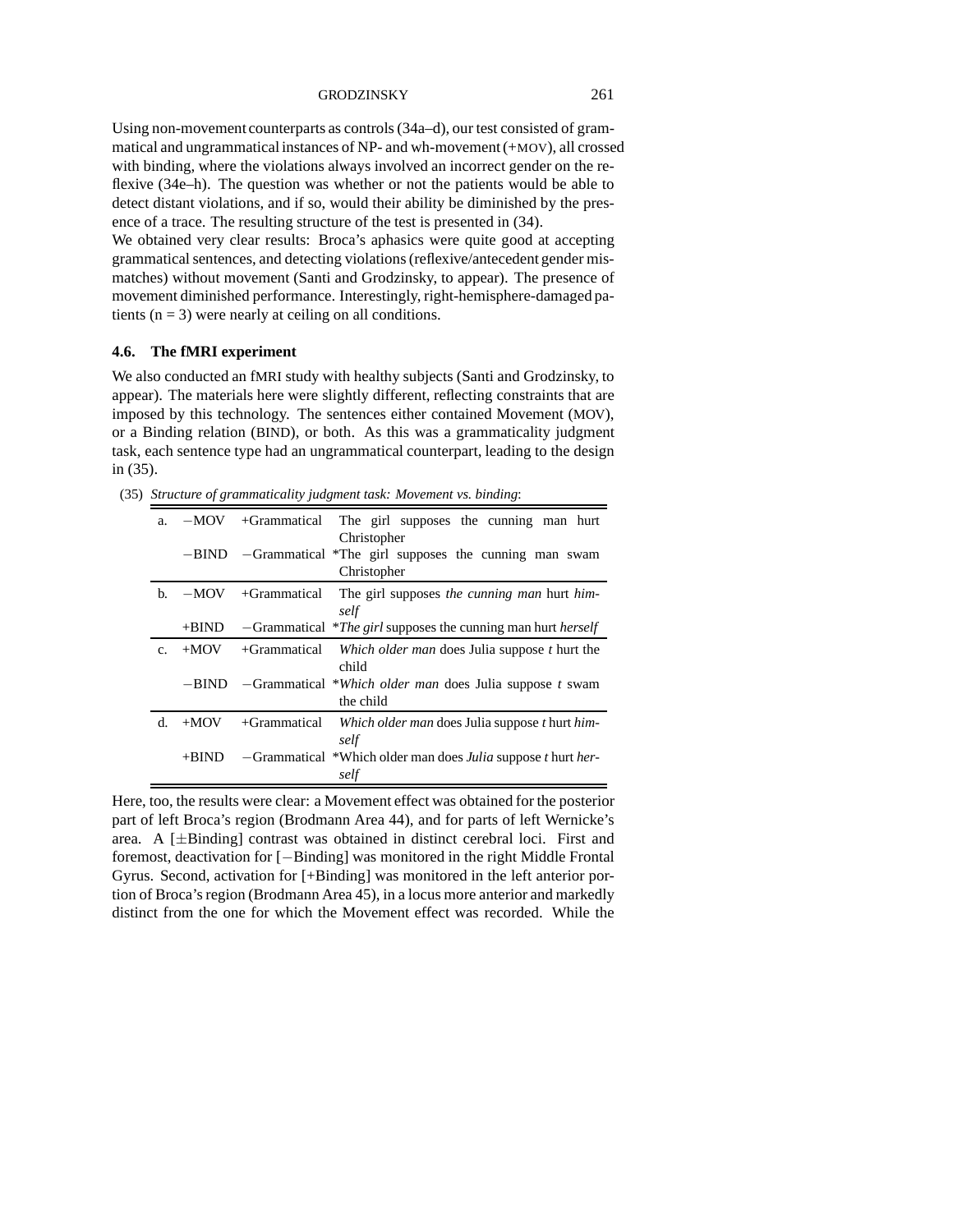Binding contrast is subtle and requires further thought and testing (see Santi and Grodzinsky, to appear, for discussion), its distinctness from the Movement effect is clear. Support for the Trace-Deletion Hypotheis is obtained: Broca's region is Movement-modulated, and although it undoubtedly hosts certain Working Memory mechanisms, there is a portion of it whose behaviour is structure dependent.

# **5. IMPLICATIONS AND REMAINING QUESTIONS**

#### **5.1. A structure-sensitive Working Memory**

It is always difficult to convince people to cross disciplinary boundaries, which is what I tried to do in this paper. But if some preconceptions can be set aside, then linguistics and cognitive neuroscience can meet midway. Here, we seem to have come full circle. Beginning with a non-structural hypothesis, we ended up with a result that strongly ties Broca's region to grammar. We have identified a Working Memory whose only role is keeping track of moved phrasal constituents. It plays a critical role in the processing of movement, but not other dependencies; it makes contact with phrases, and excludes heads. Of the multiple memory systems required for sentence analysis in real time, we seem to have isolated one which is located in Left Inferior Frontal Gyrus, whose activity is manifest in 2-back but not 1-back tasks in the intact brain.

This is a generalized, yet restrictive characterization of a Working Memory, possibly one of many such devices. It should come as important news to linguists and cognitivists alike. For linguists, this is major corroboration from neurology to the view that movement is distinct from other dependency relations, and that head movement is to be set apart from the rest. Moreover, it is a demonstration that underlying syntactic mechanisms can be tapped in tasks that are outside sentential contexts. To cognitivists, this result sets a new constraint on Working Memory, and shows how results from imaging studies converge on lesion data. Thus, not only does it cast new light on the precise nature of Working Memory, but also suggests new ways of studying it.

# **5.2. Ruling out another non-structural explanation**

One seemingly possible explanation for the results of the aphasia experiment described above relies on simple proximity. Versions of this are known as the Minimal Distance Principle proposed by Chomsky (1969) for children, and espoused by Blumstein et al. (1983) for aphasics. A more specific version of this is the Most Recent Potential Filler strategy (Frazier et al. 1983). On this view only the closest potential antecedent is checkable. If it cannot serve as an antecedent, the aphasic patient rules it out, without looking at more distant antecedents. The Minimal Distance Principle would account for patients' performance on the single-antecedent cases, and for cases of binding without movement, as in (29). In this latter set of cases, if the closest antecedent is not a potential binder, the sentence is indeed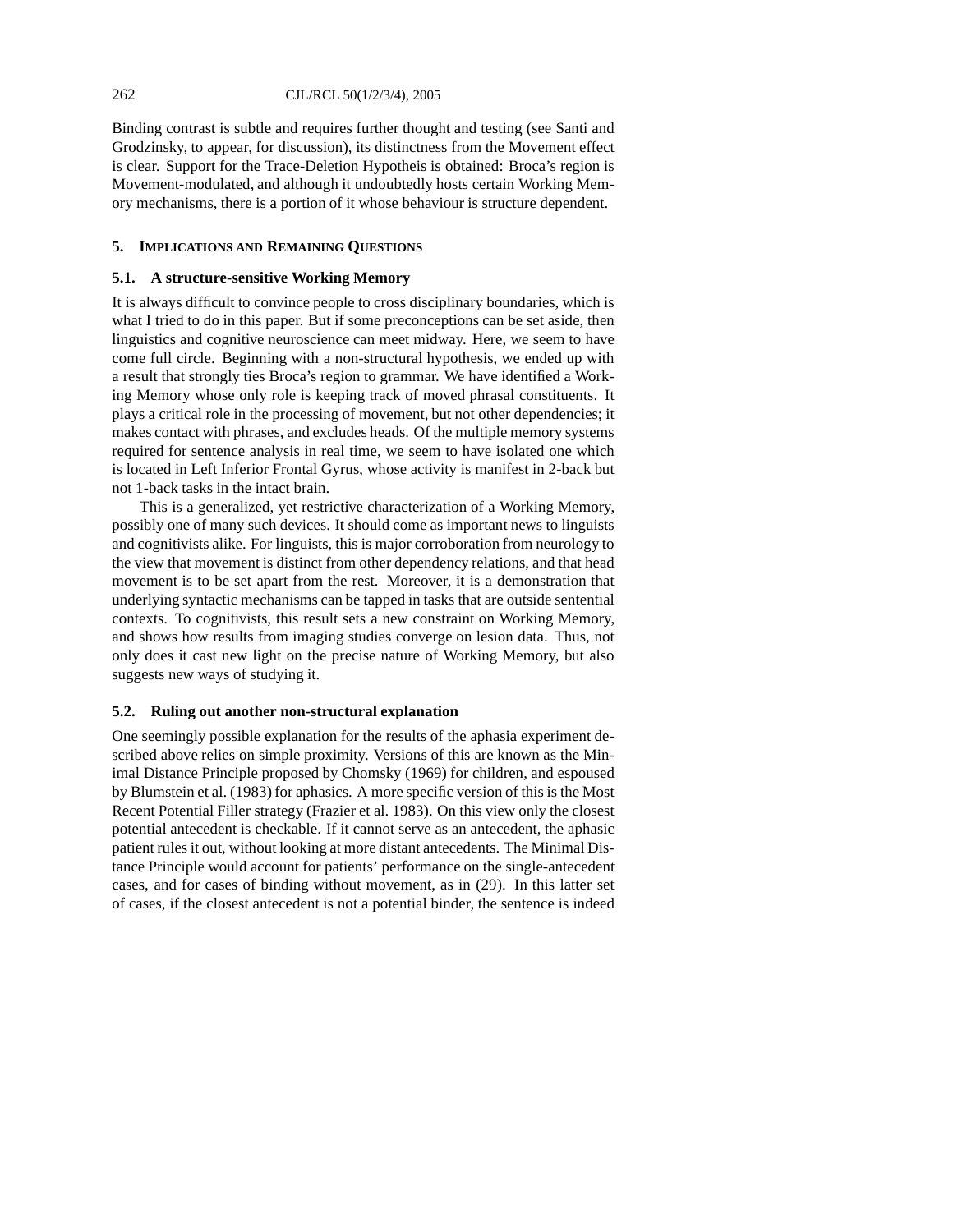ungrammatical. Yet, observe the prediction of an approach based on the Minimal Distance Principle for the binding-plus-movement sentences in (36). In these, the patients should always reject the grammatical case (36a), while accepting the ungrammatical (36b). This is because, in the absence of considerations that pertain to dependencies, what matters is whether or not the closest potential antecedent, *the woman*, agrees with the reflexive. In (36a) it does not, hence the patients are expected to say "no" all the time, whereas in (36b) the opposite should occur.

(36) a.  $\left[\text{NP}_1\text{Which man}\right]$  does  $\left[\text{NP}_2\text{Mary}\right]$  think  $\left[\text{NP}_1\right]$  likes himself "yes" b.  $\left[\text{NP}_1\text{Which man}\right]$  does  $\left[\text{NP}_2\text{Mary}\right]$  think $\left[\text{NP}_1\text{ likes herself}\right]$  "no"

Performance should thus be below chance in both cases, which does not happen. As the table in (37) demonstrates, Broca's aphasics, while being above chance on the non-movement cases (upper row), are around chance on both the grammatical the ungrammatical cases of movement (lower row):

(37) *Movement vs. Grammaticality in performance* (% correct, SD):

|                   |    |                      | $+Grammatical$ $-Grammatical$ |                                                         | $X'(\pm)$ |  |
|-------------------|----|----------------------|-------------------------------|---------------------------------------------------------|-----------|--|
| $-MOV$<br>$+$ MOV | 87 | (8.23)<br>66 (20.11) |                               | $67$ $(16.36)$ $77$ $(16.25)$<br>53 (20.57) 57.5 (20.9) |           |  |

#### **5.3. Further predictions**

As a general point, the conclusions of this report have crisp and wide-reaching predictions for normal functional imaging and for aphasia. Two cases come immediately to mind. First, Broca's region is expected to be very active not just in *n*-back tasks, but also in tasks involving sentence processing with movement, but not binding. Second, aphasics are expected to fail the 2-back task. To judge by Smith and Geva's (2000) report on digit span, this may indeed be the case.

The foregoing discussion has an important limitation. It has ignored issues pertaining to hierarchical relations, and focused only on the sequential nature of dependencies in strings. Hierarchy, a central property of syntactic objects, must interact with Working Memory in intricate ways. This, however, is beyond the scope of this preliminary report. I should just mention a few relevant constructions that need to be tested.

Two such cases (also relevant to the Minimal Distance Principle) involve the contrast between hierarchically local but linearly non-adjacent binding of a reflexive, apparent in the case of a complex NP binder, as in (38). Another pertains to the complex issue of reflexives in double object constructions, as in (39).

- (38) a.  $[An \text{uncle}]_1$  of Mary's adores  $[\text{himself}]_1$ 
	- b.  $*$ An uncle of  $[Mary]_2$ 's adores  $[herself]_2$
- (39) a. [John]<sub>1</sub> showed Mary to [himself]<sub>1</sub> in the mirror
	- b. John showed  $[Mary]_2$  to [herself]<sub>2</sub> in the mirror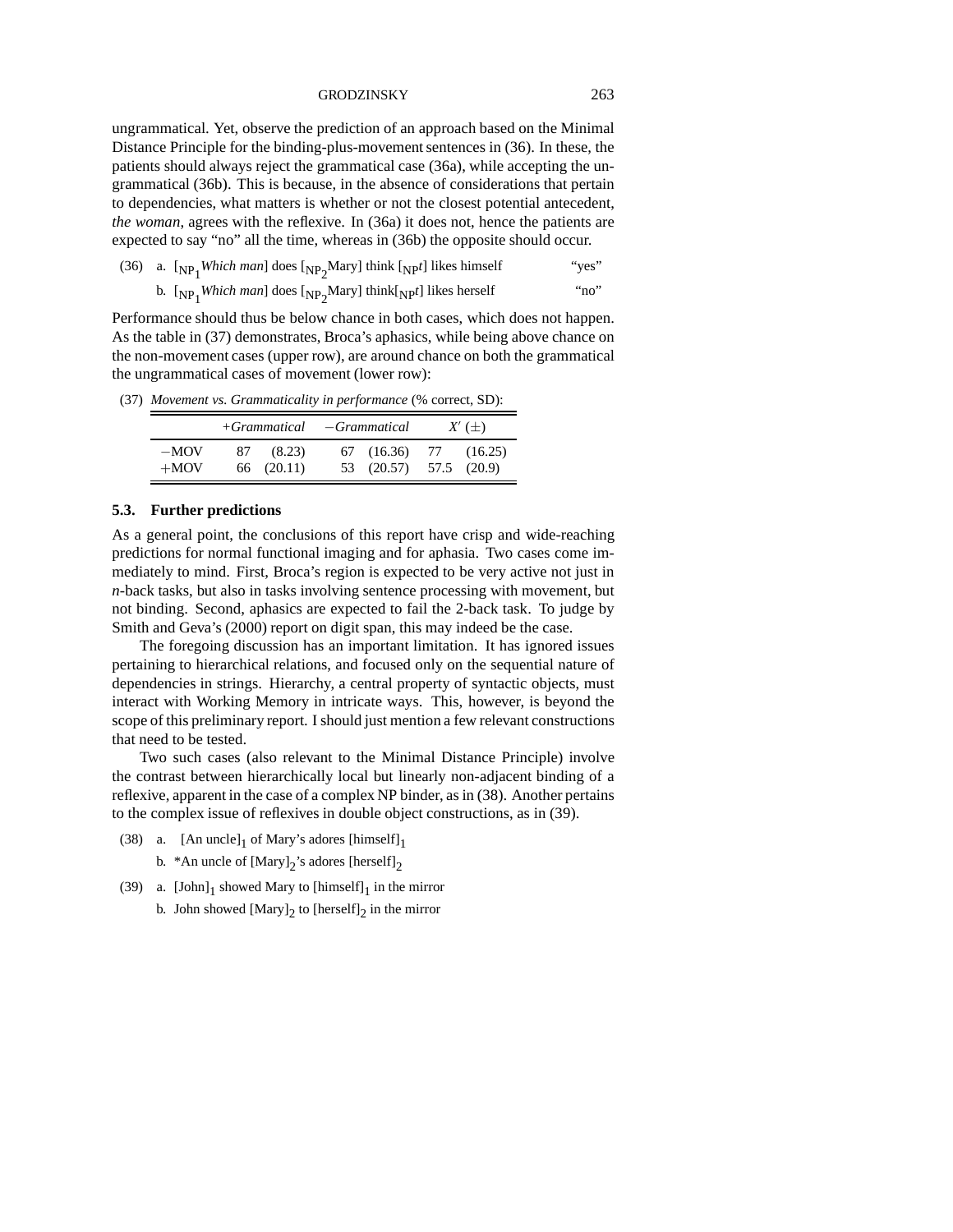#### **5.4. Processing load and Broca's region**

Finally, the results speak to the notion of processing complexity in language. The non-incremental nature of the activity as monitored in neuroimaging devices, and more saliently, the sharp drop in performance in aphasia and the dissociation between performance on different types of dependency relations, casts doubt on the centrality of notions that make no direct contact with structure. The results show that conceptions of processing complexity, load, and capacity limitation — which have been introduced to describe the role of Broca's region in language (Just et al. 1996; Carpenter et al. 2000) — may be valid just in case they are equated with grammatical concepts such as syntactic movement. That is, they must have an irreducibly syntactic character.

#### **REFERENCES**

- Awh, E., John Jonides, Edward E. Smith, E.H. Schumacher, Robert A. Koeppe, and S. Katz. 1996. Dissociation of storage and rehearsal in verbal working memory: Evidence from PET. *Psychological Science* 7:25–31.
- Amunts, Katrin, Axel Schleicher, Uli Bürgel, Harmut Mohlberg, Harry B.M. Uylings, and Karl Zilles. 1999. Broca's region revisited: Cytoarchitecture and intersubject variability. *Journal of Comparative Neurology* 412:319–341.
- Baddeley, Alan. 1986. *Working memory*. Oxford: Clarendon Press/Oxford University Press.
- Balogh, Jennifer, and Yosef Grodzinsky. 2000. Levels of linguistic representation in Broca's aphasia: Implicitness and referentiality of arguments. In *Grammatical disorders in aphasia: A neurolinguistic perspective*, ed. Roelien Bastiaanse and Yosef Grodzinsky, 88–104. London: Whurr.
- Ben-Shachar, Michal, Talma Hendler, Itamar Kahn, Dafna Ben-Bashat, and Yosef Grodzinsky. 2003. The neural reality of syntactic transformations: Evidence from fMRI. *Psychological Science* 14:433–440.
- Ben-Shachar, Michal, Dafna Palti, and Yosef Grodzinsky. 2004. Neural correlates of syntactic movement: Converging evidence from two fMRI experiments. *NeuroImage* 21:1320–1336.
- Blumstein, Sheila E., Harold Goodglass, Susan Statlender, and Carol Biber. 1983. Comprehension strategies determining reference in aphasia: A study of reflexivization. *Brain & Language* 18:115–127.
- Braver, Todd S., Johnathan D. Cohen, Leigh E. Nystrom, John Jonides, Edward E. Smith, and Douglas C. Noll. 1997. A parametric study of prefrontal cortex involvement in human working memory. *NeuroImage* 5:49–62.
- Carpenter, Patricia A., Marcel Adam Just, and Erik D. Reichle. 2000. Working memory and executive function: Evidence from neuroimaging. *Current Opinion in Neurobiology* 10:195–199.
- Caplan, David. 2001. Functional neuroimaging studies of syntactic processing. *Journal of Psycholinguistic Research* 30:297–320.
- Chomsky, Carol. 1969. Acquisition of syntax in children from 5–10. Cambridge, MA: MIT Press.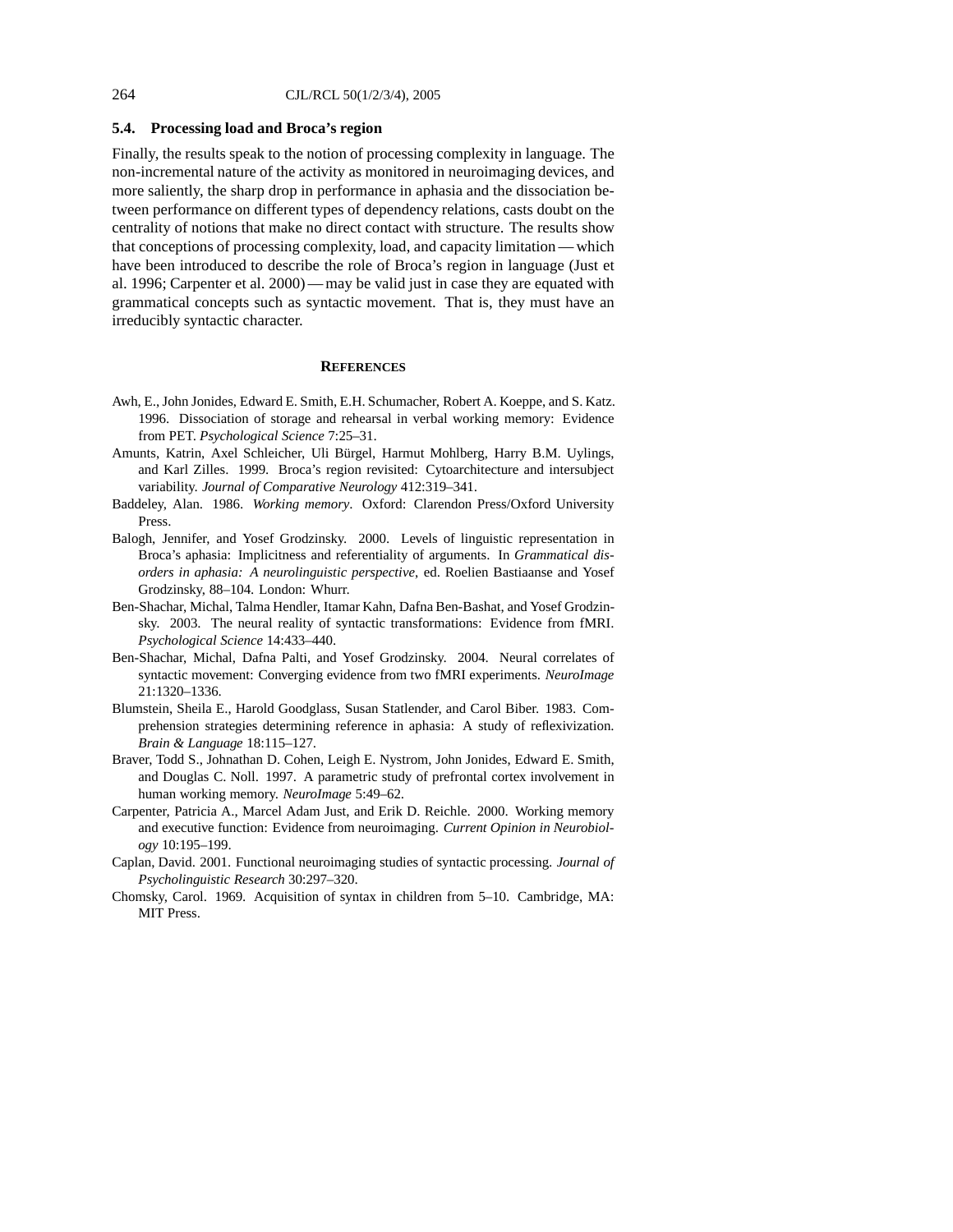Chomsky, Noam. 2000. Derivation by phase. Ms., Massachussetts Institute of Technology.

- Cohen, Johnathan D., Steven D. Forman, Todd S. Braver, B.J. Casey, David Servan-Schreiber, and Douglas C. Noll. 1994. Activation of the prefrontal cortex in a nonspatial working memory task with functional MRI. *Human Brain Mapping* 1:293–304.
- Cohen, Johnathan D., William M. Perlstein, Todd S. Braver, Leigh E. Nystrom, Douglas C. Noll, John Jonides, and Edward E. Smith. 1997. Temporal dynamics of brain activation during a working memory task. *Nature* 386:604–608.
- Fiebach, Christian J., Matthias Schlesewsky, and Angela Friederici. 2002. Separating syntactic memory costs and syntactic integration costs during parsing: The processing of German WH-questions. *Journal of Memory and Language* 47:250–272.
- Frazier, Lyn, C. Clifton, and J. Randall. 1983. Filling gaps. *Cognition* 13:187–222.
- Friederici, Angela, Shirley-Ann Rueschemeyer, Anja Hahne, and Christian J. Fiebach. 2003. The role of left inferior frontal and superior temporal cortex in sentence comprehension: Localizing syntactic and semantic processes. *Cerebral Cortex* 13:170–177.
- Friedmann, Na'ama, and Aviah Gvion. 2003. Sentence comprehension and working memory limitation in aphasia: A dissociation between semantic-syntactic and phonological reactivation. *Brain & Language* 86:23–39.
- Gibson, Edward. 1998. Linguistic complexity: Locality of syntactic dependencies. *Cognition* 68:1–76.
- Grimshaw, Jan, and Sara Thomas Rosen. 1990. Knowledge and obedience: The developmental status of the binding theory. *Linguistic Inquiry* 21:187–222.
- Grodzinsky, Yosef. 1984. Language deficits and linguistic theory. Doctoral dissertation, Brandeis University.
- Grodzinsky, Yosef. 1986. Language deficits and the theory of syntax. *Brain & Language* 27:135–159.
- Grodzinsky, Yosef. 1989. Agrammatic comprehension of relative clauses. *Brain & Language* 37:480–499.
- Grodzinsky, Yosef. 1995. A restrictive theory of trace deletion in agrammatism. *Brain & Language* 51:26–51.
- Grodzinsky, Yosef. 2000. The neurology of syntax. *Behavioral & Brain Sciences*, 23:1– 71.
- Grodzinsky, Yosef, and Lisa Finkel. 1998. The neurology of empty categories. *Journal of Cognitive Neuroscience* 10:281–292.
- Grodzinsky, Yosef, and Gitit Kave. 1994. Do children really know Condition A? *Language Acquisition* 3:41–54.
- Grodzinsky, Yosef, Kenneth Wexler, Yu-Chin Chien, Susan Marakovitz, and Julie Solomon. 1993. The breakdown of binding relations. *Brain & Language* 45:396–422.
- Jonides, John, E.H. Schumacher, Edward E. Smith, E.J. Lauber, E. Awh, M. Satosy, and Robert A. Koeppe. 1997. Verbal working memory load effect regional brain activation as measured by PET. *Journal of Cognitive Neuroscience* 9:462–475.
- Just, Marcel Adam, Patricia A. Carpenter, Timothy A. Keller, William F. Eddy, and Keith R. Thulborn. 1996. Brain activation modulated by sentence comprehension. *Science* 274:114–116.
- Linebarger, Marcia C., Myrna F. Schwartz, and Eleanor M. Saffran. 1983. Syntactic processing in agrammatism: A reply to Zurif and Grodzinsky. *Cognition* 15:215–225.